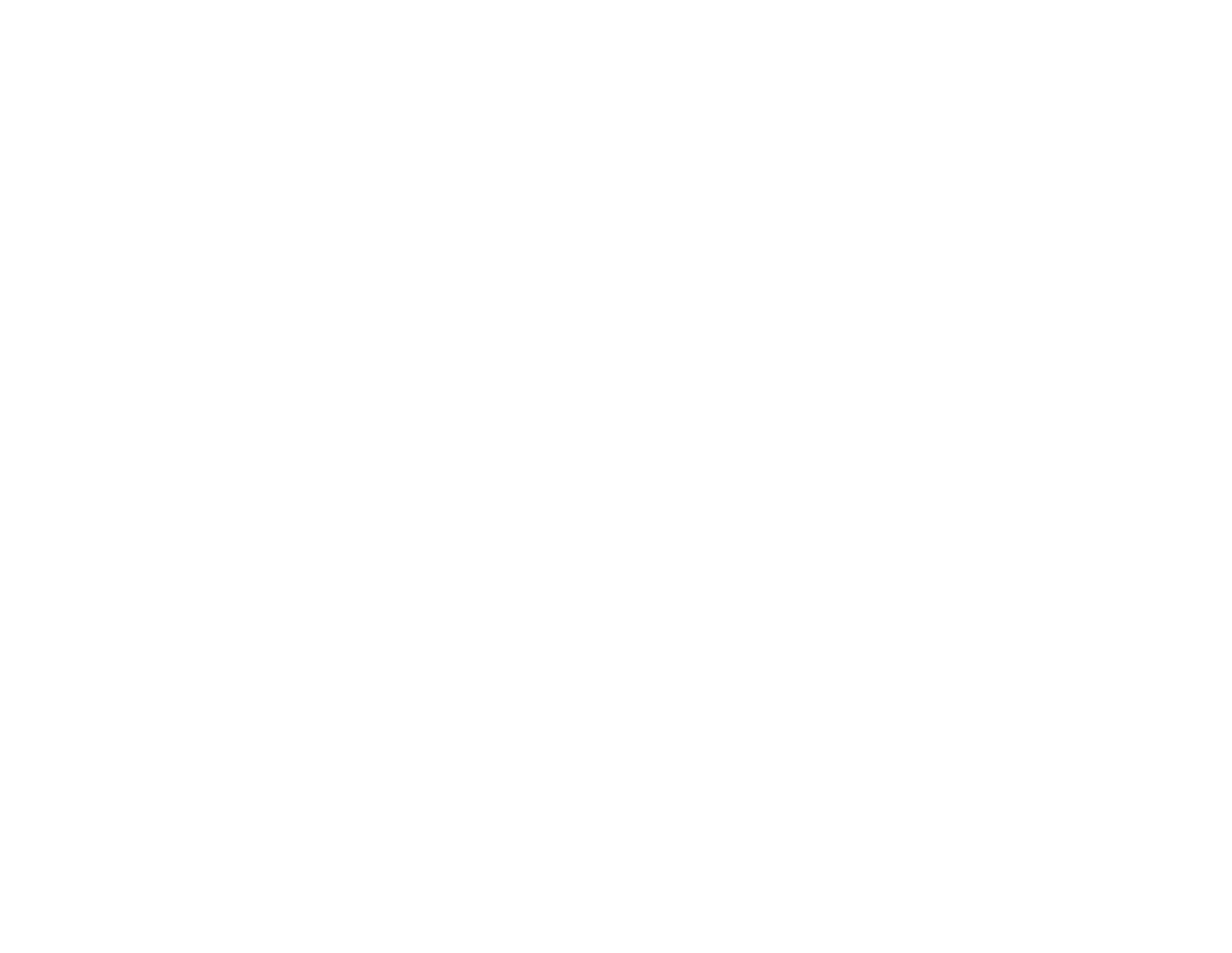CityofWinona,Minnesota CapitalImprovementsProgram

## **LISTOFFUNDINGSOURCES**

| <b>FS</b>   | FundingSource                 |
|-------------|-------------------------------|
| $\rm CO$    | County                        |
| <b>DONA</b> | Donations                     |
| ER          | <b>EnterpriseFundRevenue</b>  |
| EQB         | EquipmentBond                 |
| EQ          | EquipmentReplacement          |
| FAC         | Facilities                    |
| FA          | FederalAid                    |
| <b>RES</b>  | FundsinReserve                |
| GOB         | GeneralObligationBonds        |
| GORB        | GeneralObligationRevenueBonds |
| GR          | GeneralRevenue(TaxLevy)       |
| <b>MSAS</b> | MNStateAidStreets             |
| OTH         | Other                         |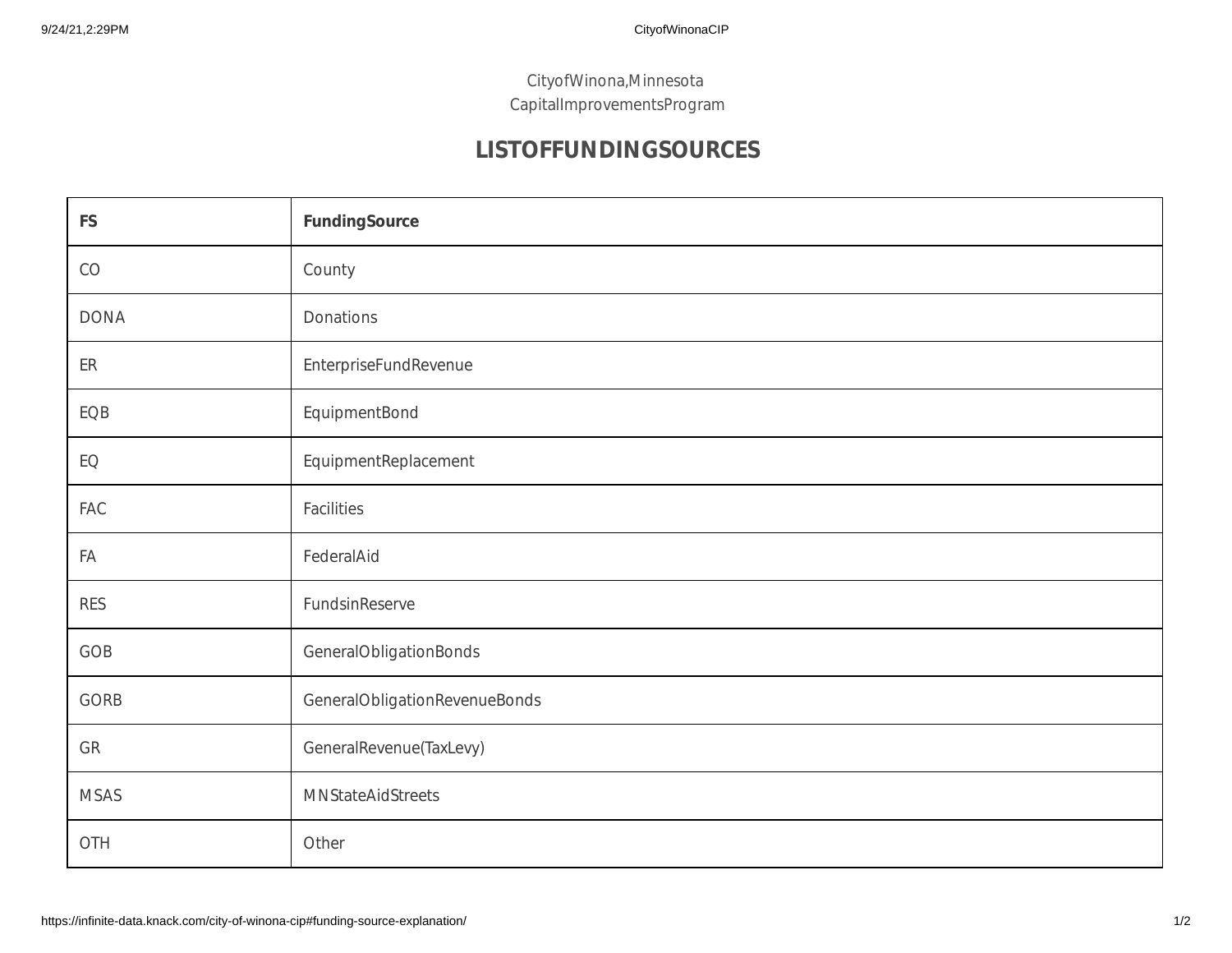| <b>FS</b> | FundingSource         |
|-----------|-----------------------|
| PA        | PortAuthority         |
| ST        | SalesTax              |
| SP        | SpecialAssessments    |
| <b>SA</b> | StateAid              |
| TIF       | TaxIncrementFinancing |
| UR        | UtilityRevenue        |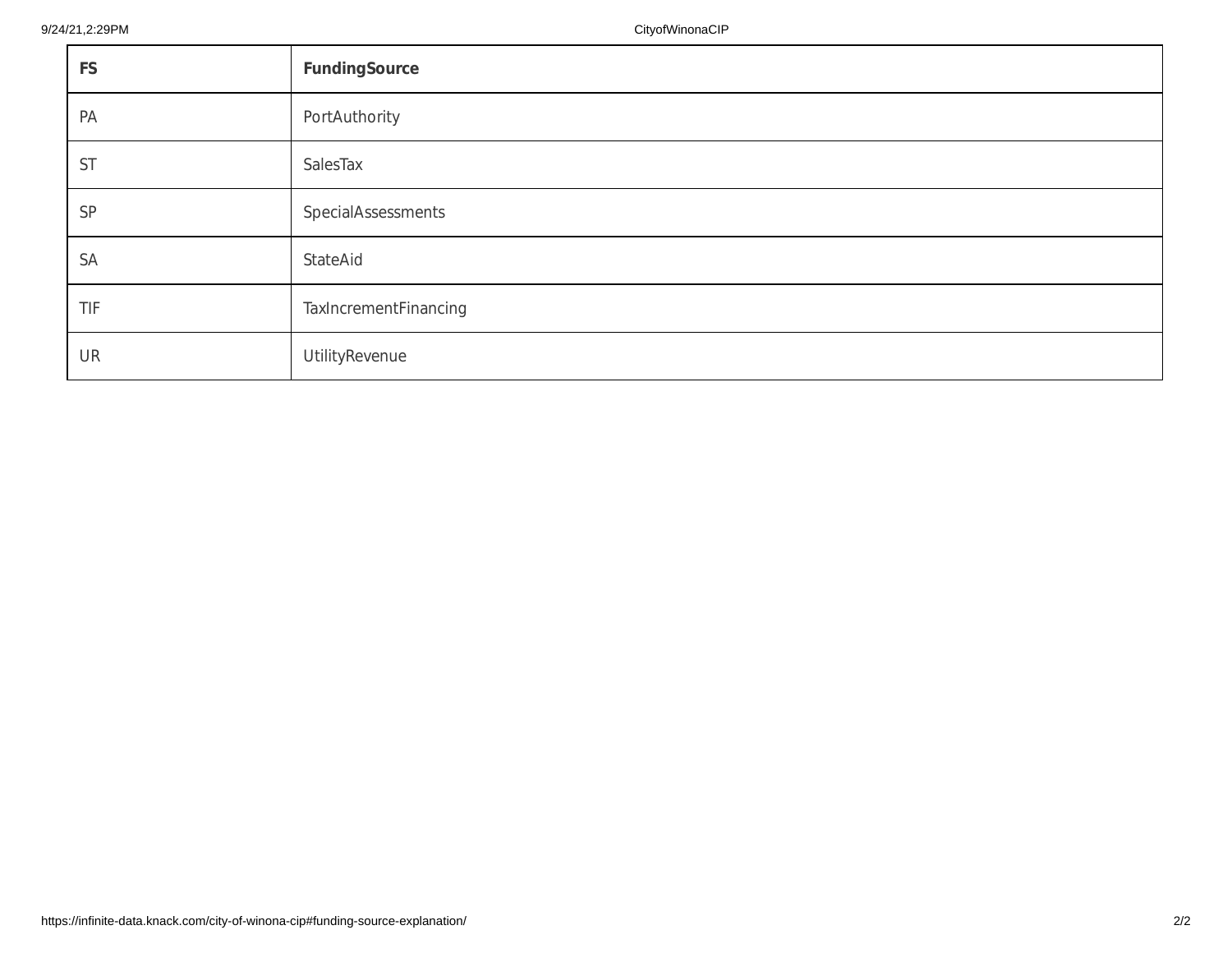## CityofWinona,Minnesota CapitalImprovementsProgramforFiscalYearEnding2022

## **LISTBYACCOUNTNUMBERFOR2022**

| <b>Account</b>     | Department              | ProjectName                       | FundingSource | <b>FY2022</b> |
|--------------------|-------------------------|-----------------------------------|---------------|---------------|
| 101                |                         |                                   |               |               |
| 101-42110-<br>7402 | CentralGarage           | Police-PatrolCars                 | GR            | \$41,000      |
| 101-42110-<br>7402 | Emergency<br>Management | MDTReplacement                    | GR            | \$24,000      |
| 101-42210-<br>7409 | Emergency<br>Management | CellPhoneDigitalForensicEquipment | GR            | \$24,000      |
| 101-42210-<br>7409 | Emergency<br>Management | BodyWorn-In-CarCameras            | GR            | \$61,000      |
| 101-45210-<br>7309 | Parks/Recreation        | MississippiRiverfrontTrail        | <b>SA</b>     | \$2,000,000   |
| 101-45210-<br>7309 | Parks/Recreation        | SobieskiParkHardCourtRepair       | <b>DONA</b>   | \$45,000      |
| 101-45210-<br>7309 | Parks/Recreation        | SobieskiParkHardCourtRepair       | GR            | \$40,000      |
|                    |                         |                                   | Total-101     | \$2,235,000   |
| 401                |                         |                                   |               |               |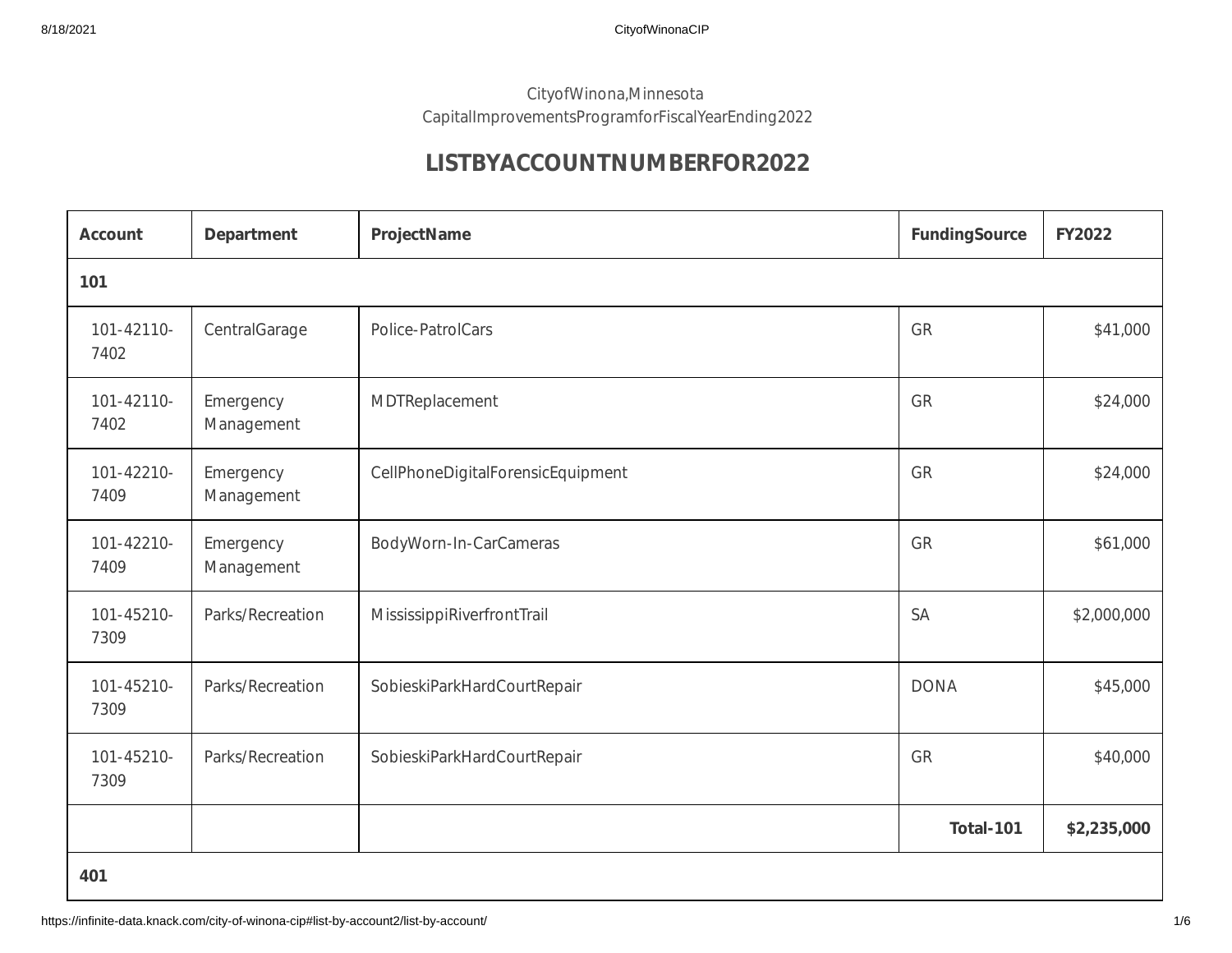| Account            | Department     | ProjectName                    | FundingSource | <b>FY2022</b> |
|--------------------|----------------|--------------------------------|---------------|---------------|
| 401-49911-<br>7309 | Engineering    | Curb, Gutter&Sidewalk          | SP            | \$50,000      |
|                    |                |                                | Total-401     | \$50,000      |
| 406                |                |                                |               |               |
| 406-49911-<br>7309 | Engineering    | Curb, Gutter&Sidewalk          | GR            | \$90,000      |
|                    |                |                                | Total-406     | \$90,000      |
| 410                |                |                                |               |               |
| 410-49912-<br>7309 | <b>Streets</b> | SouthBakerStreet-FifthtoSarnia | SP            | \$80,000      |
| 410-49912-<br>7309 | <b>Streets</b> | SouthBakerStreet-FifthtoSarnia | <b>MSAS</b>   | \$1,000,000   |
| 410-49912-<br>7309 | <b>Streets</b> | MankatoAvenue-SarniatoTH61     | <b>MSAS</b>   | \$900,000     |
| 410-49932-<br>7309 | <b>Streets</b> | MankatoAvenue-SarniatoTH61     | GR            | \$550,000     |
| 410-49932-<br>7309 | <b>Streets</b> | CityStreetReconstruction       | <b>RES</b>    | \$470,000     |
|                    |                |                                | Total-410     | \$3,000,000   |
| 601                |                |                                |               |               |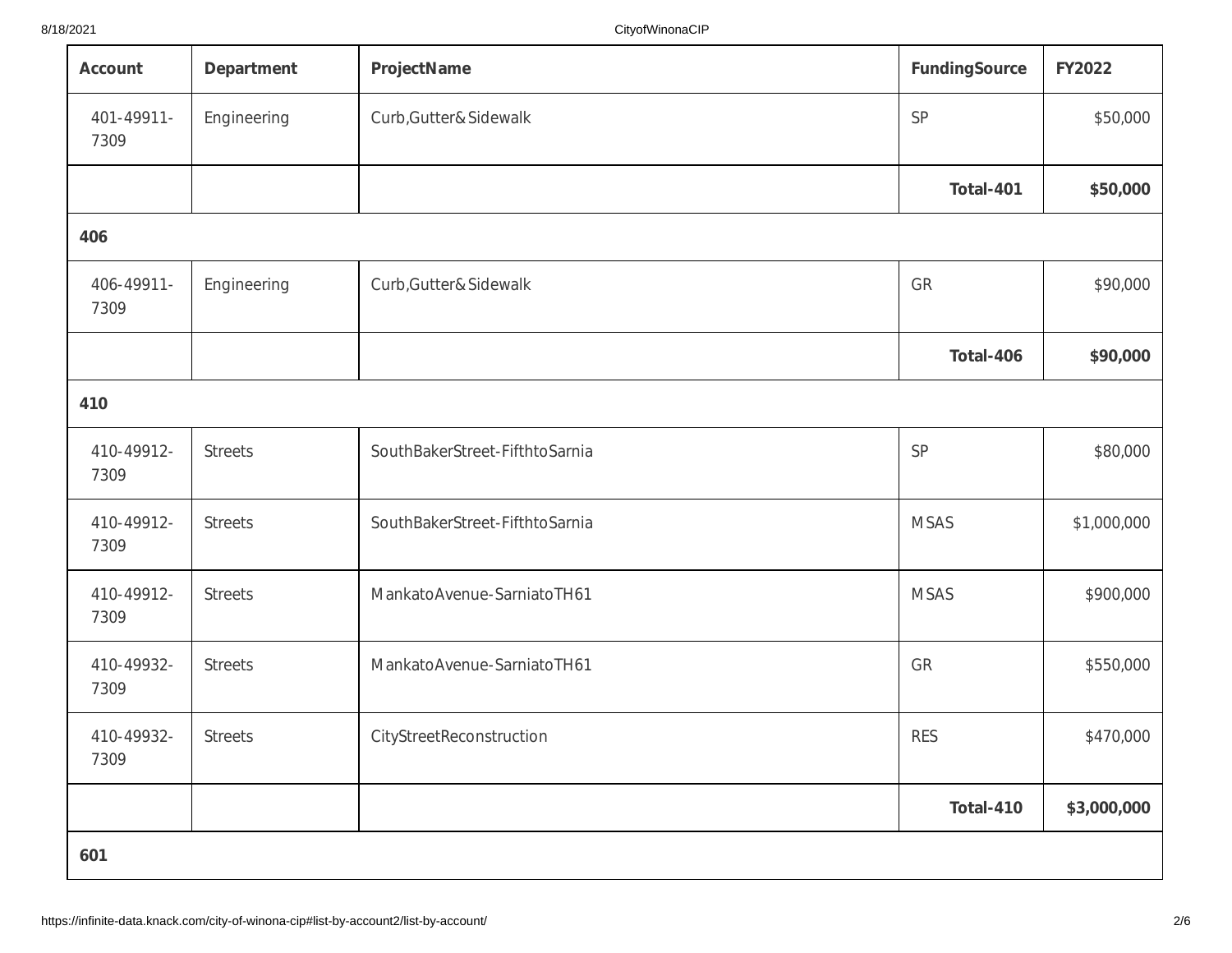| Account            | Department     | ProjectName                                     | <b>FundingSource</b> | <b>FY2022</b> |
|--------------------|----------------|-------------------------------------------------|----------------------|---------------|
| 601-49412-<br>7309 | Watermains     | Well#14                                         | UR                   | \$85,000      |
| 601-49412-<br>7309 | <b>Streets</b> | SouthBakerStreet-FifthtoSarnia                  | UR                   | \$500,000     |
| 601-49412-<br>7309 | Watermains     | JohnsonStreetMediaReplacement                   | UR                   | \$500,000     |
| 601-49412-<br>7309 | Watermains     | MankatoRoundaboutProjectWatermainReplacement    | UR                   | \$300,000     |
| 601-49414-<br>7402 | CentralGarage  | Water-1tonflatbed, with plowand VT equipment    | UR                   | \$75,000      |
|                    |                |                                                 | Total-601            | \$1,460,000   |
| 602                |                |                                                 |                      |               |
| 602-49459-<br>7309 | SanitarySewers | MankatoAvenueRoundaboutSanitarySewerReplacement | UR                   | \$300,000     |
| 602-49459-<br>7309 | SanitarySewers | PretreatmentBuildingModifications               | UR                   | \$1,500,000   |
| 602-49459-<br>7309 | SanitarySewers | #5LiftStationWetWell                            | UR                   | \$125,000     |
| 602-49459-<br>7309 | SanitarySewers | CIPP(CuredInPlacePipe)SewerLining               | UR                   | \$100,000     |
| 602-49459-<br>7309 | SanitarySewers | #5LiftStation                                   | UR                   | \$174,900     |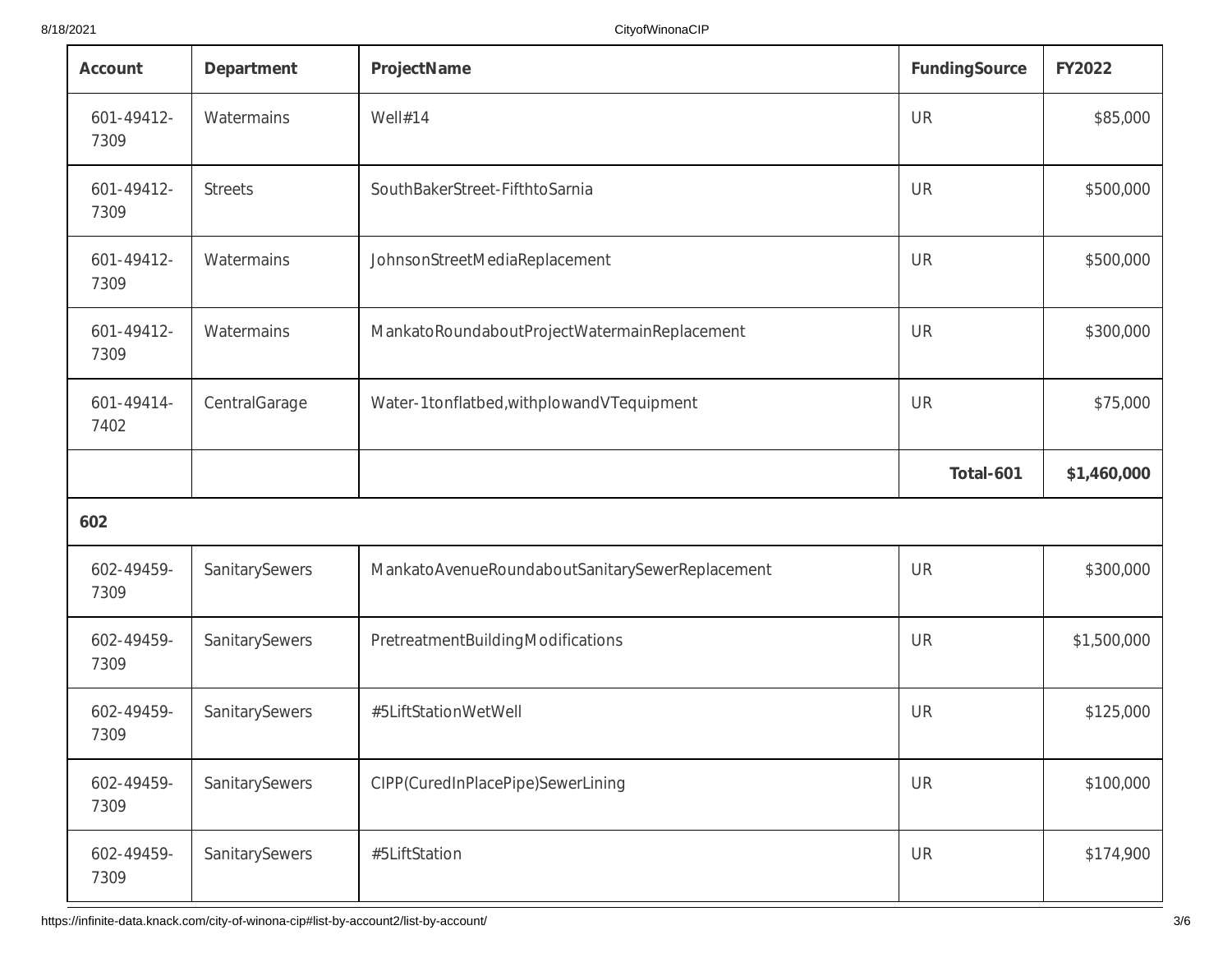| Account            | Department    | ProjectName                                 | FundingSource | <b>FY2022</b> |
|--------------------|---------------|---------------------------------------------|---------------|---------------|
| 602-49459-<br>7402 | CentralGarage | WWTP-13147500InternationalVactor            | UR            | \$515,000     |
|                    |               |                                             | Total-602     | \$2,714,900   |
| 610                |               |                                             |               |               |
| 610-49819-<br>7409 | Transit       | TransferStation(3rd/Center)RoofandRepairs   | <b>RES</b>    | \$11,000      |
| 610-49819-<br>7409 | CentralGarage | WWTP-ToroLawnMower#1907                     | UR            | \$25,000      |
| 610-49819-<br>7409 | Transit       | Transit-InsulationandHeatersofTransitGarage | <b>RES</b>    | \$13,600      |
| 610-49819-<br>7409 | Transit       | Transit-InsulationandHeatersofTransitGarage | <b>SA</b>     | \$54,400      |
| 610-49819-<br>7409 | CentralGarage | Transit-Class500Transit(3Vehicles)          | <b>RES</b>    | \$86,400      |
| 610-49819-<br>7409 | CentralGarage | Transit-Class500Transit(3Vehicles)          | <b>SA</b>     | \$384,000     |
| 610-49819-<br>7409 | CentralGarage | Transit-Class500Transit(3Vehicles)          | OTH           | \$9,600       |
|                    |               |                                             | Total-610     | \$584,000     |
| 612                |               |                                             |               |               |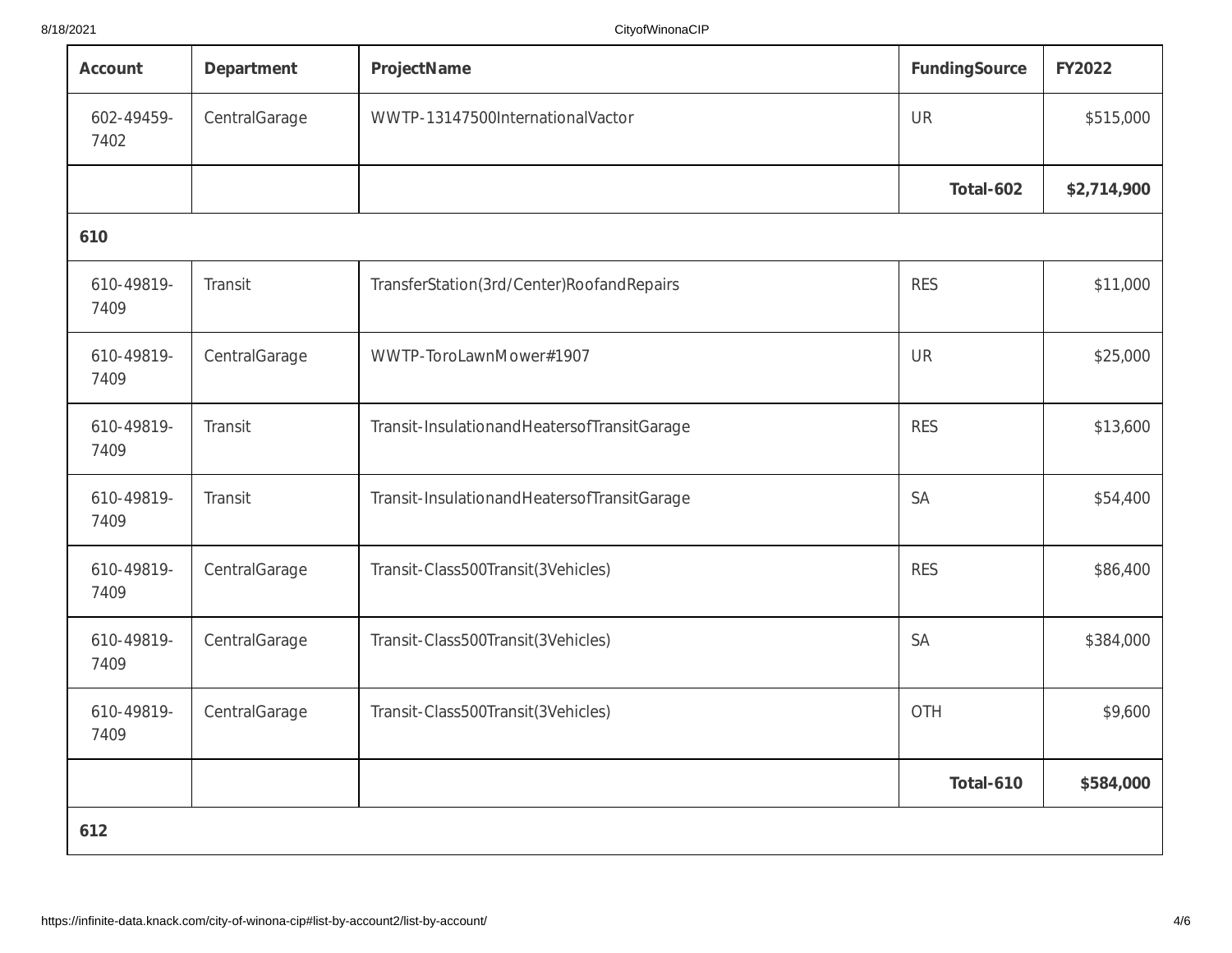| Account            | Department       | ProjectName                 | FundingSource | FY2022      |
|--------------------|------------------|-----------------------------|---------------|-------------|
| 612-49829-<br>7309 | Airport          | FuelFarmDesign              | ER            | \$5,000     |
| 612-49829-<br>7309 | Airport          | FuelFarmDesign              | FA            | \$90,000    |
| 612-49829-<br>7309 | Airport          | FuelFarmDesign              | <b>SA</b>     | \$5,000     |
| 612-49829-<br>7402 | CentralGarage    | Airport-Utility/DumpTrailer | UR            | \$17,000    |
|                    |                  |                             | Total-612     | \$117,000   |
| 617                |                  |                             |               |             |
| 617-45143-<br>7309 | Parks/Recreation | WinonaCommunityCenter       | GOB           | \$6,300,000 |
| 617-45143-<br>7309 | Parks/Recreation | MasonicTempleHVACUpgrade    | EQB           | \$1,600,000 |
|                    |                  |                             | Total-617     | \$7,900,000 |
| 618                |                  |                             |               |             |
| 618-45510-<br>7309 | Library          | SpotTuckpointingofMasonry   | OTH           | \$99,000    |
|                    |                  |                             | Total-618     | \$99,000    |
| 652                |                  |                             |               |             |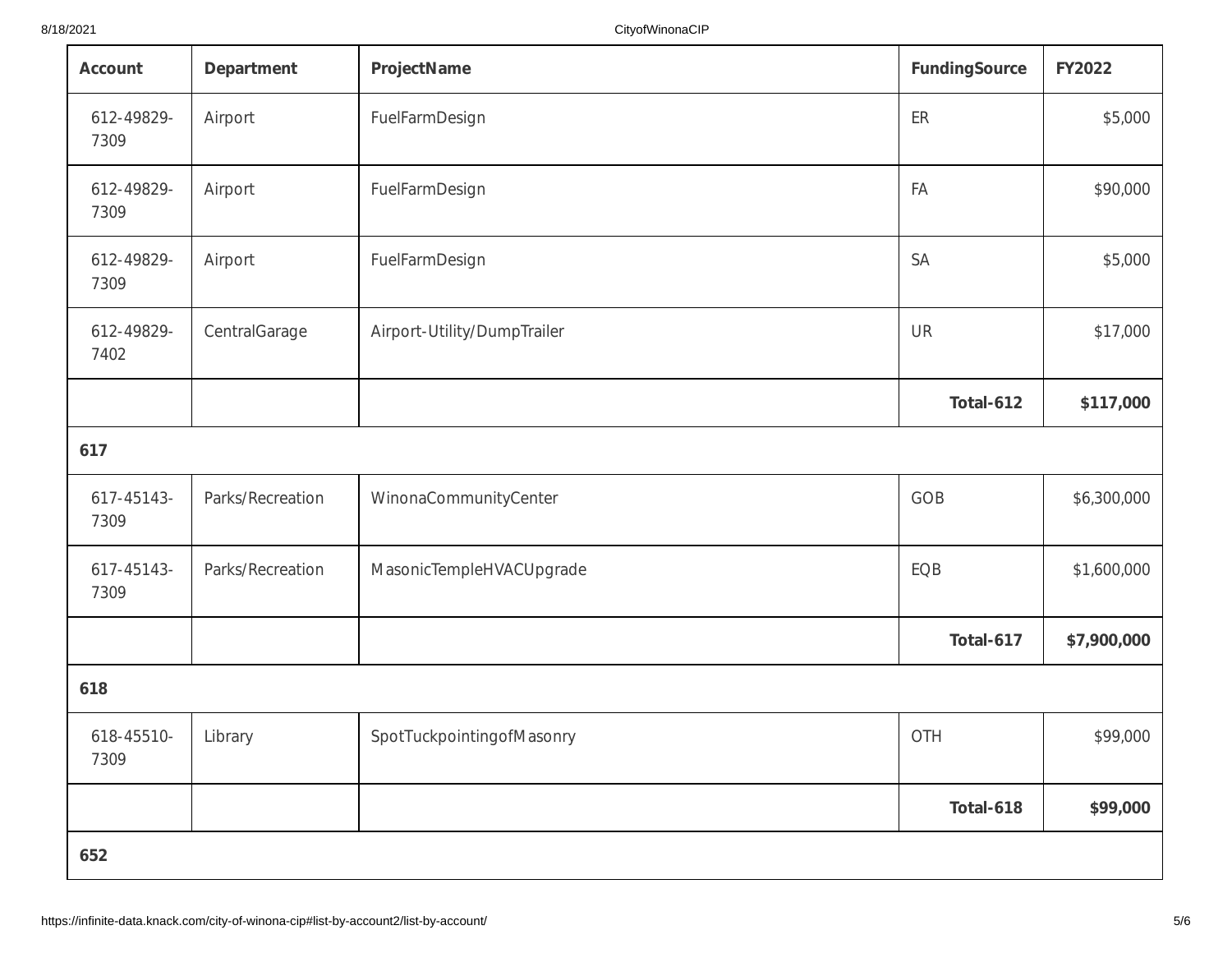| Account            | Department    | ProjectName                                                                                | FundingSource | <b>FY2022</b> |
|--------------------|---------------|--------------------------------------------------------------------------------------------|---------------|---------------|
| 652-42410-<br>7409 | CentralGarage | Inspections-#1515InspectorVehicle                                                          | ER            | \$35,000      |
|                    |               |                                                                                            | Total-652     | \$35,000      |
| 945                |               |                                                                                            |               |               |
| 945-46511-<br>7309 | PortAuthority | CapitalImprovement-ParkingStructure                                                        | TIF           | \$100,000     |
| 945-46511-<br>7309 | PortAuthority | MississippiRiverfrontConnection-<br>DockExpansion, linkingriverfronttotrails and down town | FA            | \$2,000,000   |
|                    |               |                                                                                            | Total-945     | \$2,100,000   |
|                    |               |                                                                                            | <b>Total</b>  | \$20,384,900  |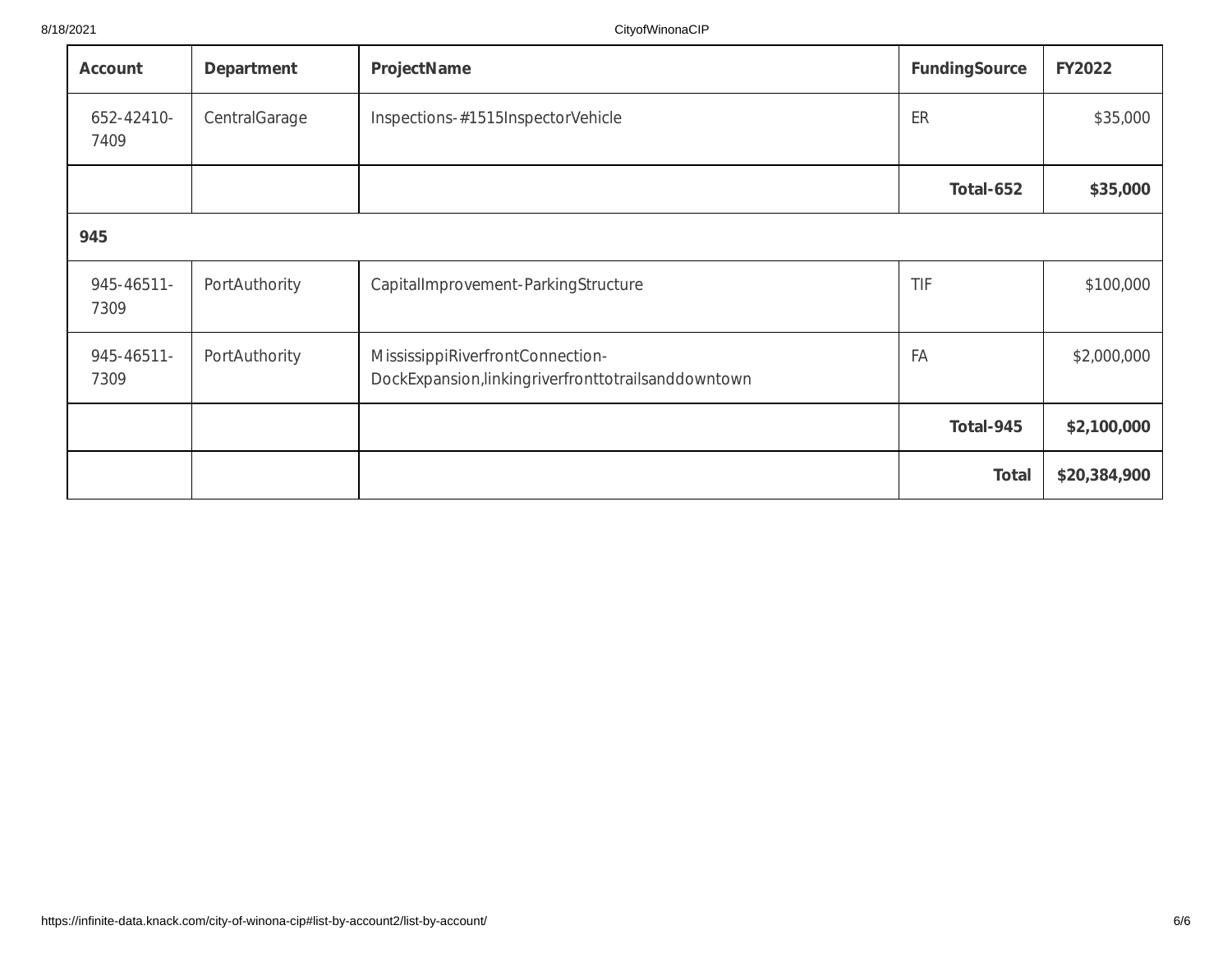## CityofWinona,Minnesota CapitalImprovementsProgramforFiscalYearEnding2022

## **LISTBYACCOUNTNUMBERFORTAXLEVY(GR)2022**

| Account        | Department          | ProjectName                       | FundingSource | <b>FY2022</b> |  |
|----------------|---------------------|-----------------------------------|---------------|---------------|--|
| 101            |                     |                                   |               |               |  |
| 101-42110-7402 | CentralGarage       | Police-PatrolCars                 | GR            | \$41,000      |  |
| 101-42110-7402 | EmergencyManagement | MDTReplacement                    | GR            | \$24,000      |  |
| 101-42210-7409 | EmergencyManagement | CellPhoneDigitalForensicEquipment | GR            | \$24,000      |  |
| 101-42210-7409 | EmergencyManagement | BodyWorn-In-CarCameras            | GR            | \$61,000      |  |
| 101-45210-7309 | Parks/Recreation    | SobieskiParkHardCourtRepair       | GR            | \$40,000      |  |
|                |                     |                                   | Total-101     | \$190,000     |  |
| 406            |                     |                                   |               |               |  |
| 406-49911-7309 | Engineering         | Curb, Gutter & Sidewalk           | GR            | \$90,000      |  |
|                |                     |                                   | Total-406     | \$90,000      |  |
| 410            |                     |                                   |               |               |  |
| 410-49932-7309 | <b>Streets</b>      | MankatoAvenue-SarniatoTH61        | GR            | \$550,000     |  |
|                |                     |                                   | Total-410     | \$550,000     |  |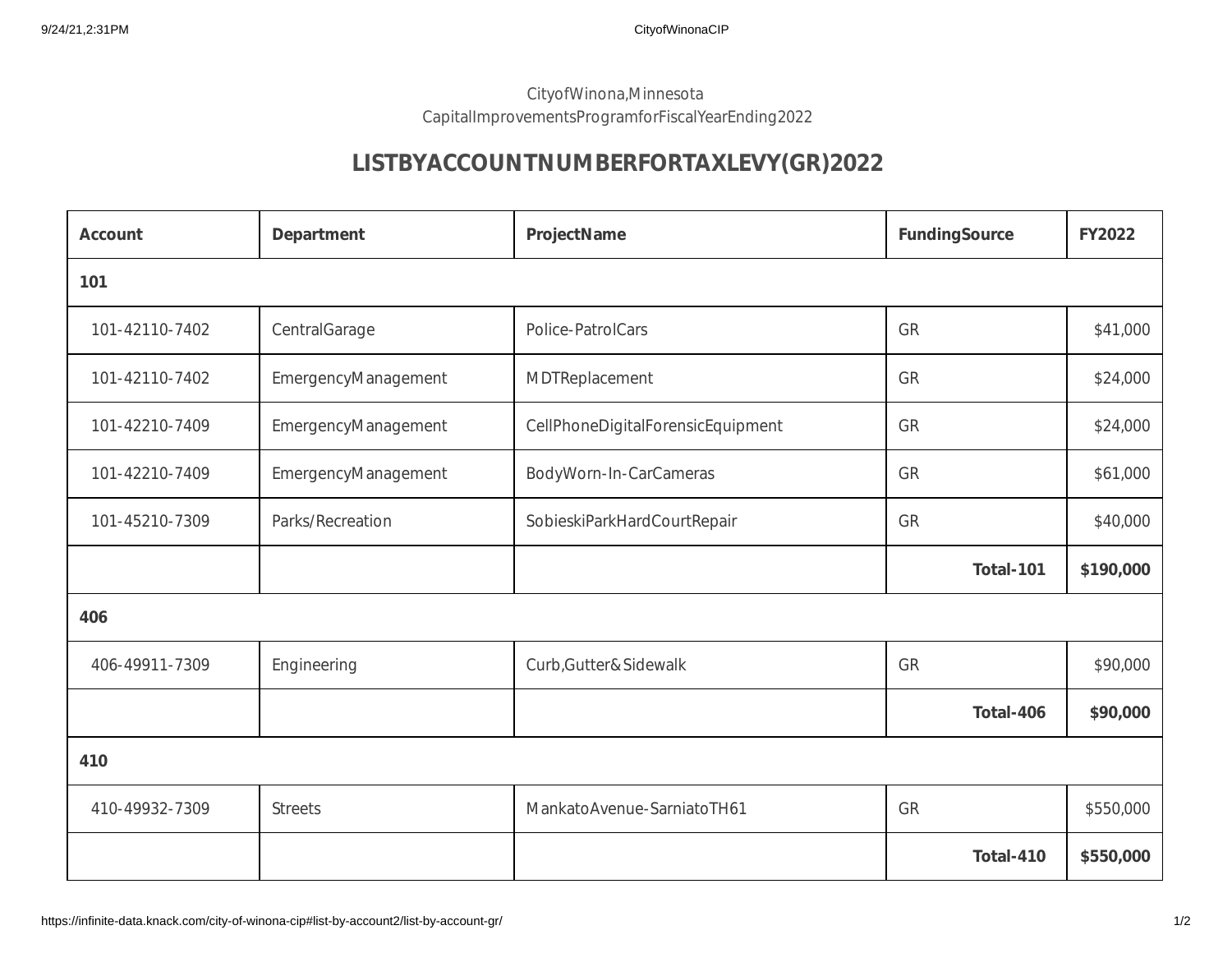**Account**

CityofWinonaClP

**Department FY2022 ProjectName FY2022 FUNDING PROPERTY RESOLUTE** 

**Total \$830,000**  $\frac{1}{\sqrt{1-\frac{1}{2}}}$ 

-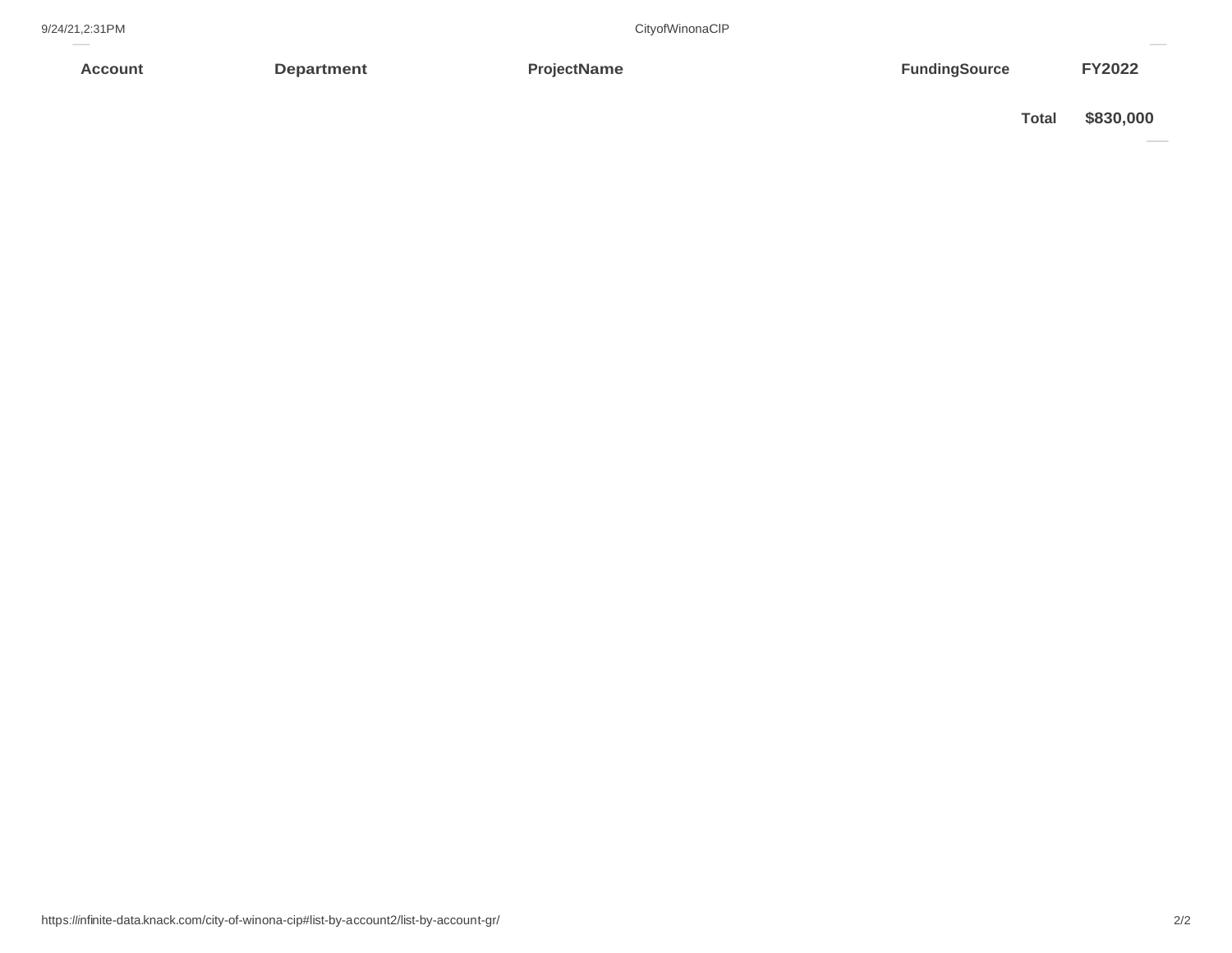### CityofWinona,Minnesota CapitalImprovementsProgramfortheperiodof2022-2026

## **SUMMARYBYDEPARTMENT**

| DepartmentName       | FY2022      | FY2023      | <b>FY2024</b> | <b>FY2025</b> | <b>FY2026</b> |
|----------------------|-------------|-------------|---------------|---------------|---------------|
| Airport              | \$100,000   | \$450,000   | \$0           | \$0           | \$166,666     |
| CentralGarage        | \$1,188,000 | \$2,301,000 | \$2,186,000   | \$827,000     | \$714,000     |
| CityHall             | \$0         | \$478,000   | \$0           | \$0           | \$0           |
| EmergencyManagement  | \$109,000   | \$210,000   | \$210,000     | \$195,000     | \$129,000     |
| Engineering          | \$140,000   | \$220,000   | \$140,000     | \$140,000     | \$150,000     |
| Fire                 | \$0         | \$30,000    | \$2,065,000   | \$65,000      | \$120,000     |
| FloodandStormControl | \$0         | \$2,600,000 | \$0           | \$0           | \$0           |
| Library              | \$99,000    | \$40,000    | \$0           | \$0           | \$0           |
| Parks/Recreation     | \$9,985,000 | \$2,519,500 | \$1,283,000   | \$233,000     | \$1,378,000   |
| PortAuthority        | \$2,100,000 | \$3,400,000 | \$0           | \$0           | \$0           |
| SanitarySewers       | \$2,199,900 | \$1,800,000 | \$1,585,420   | \$1,629,900   | \$15,157,000  |
| <b>StormSewers</b>   | \$0         | \$1,000,000 | \$200,000     | \$200,000     | \$200,000     |
| <b>Streets</b>       | \$3,500,000 | \$3,258,350 | \$3,025,500   | \$3,450,000   | \$3,750,000   |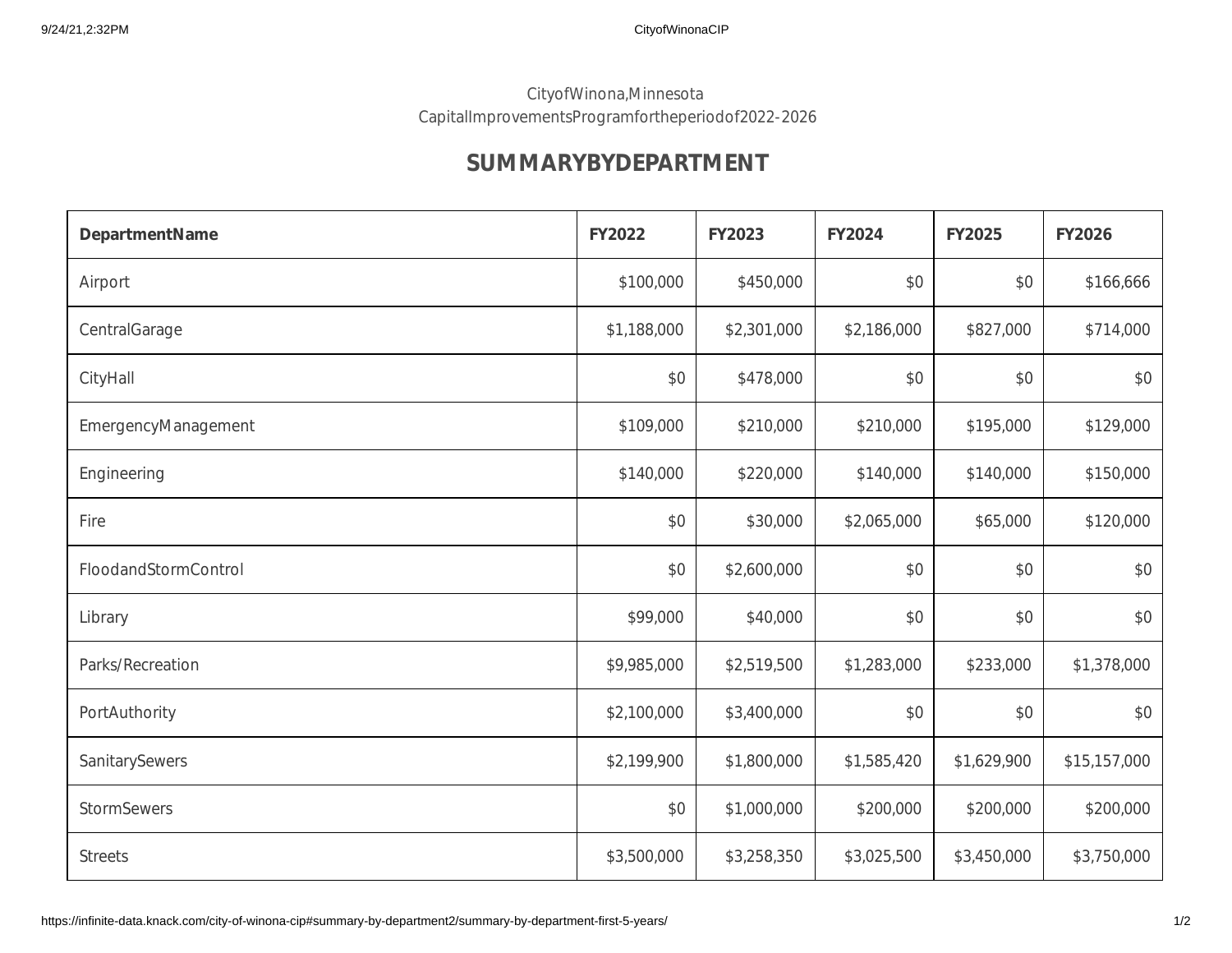| <b>DepartmentName</b> | <b>FY2022</b> | <b>FY2023</b> | <b>FY2024</b> | <b>FY2025</b> | <b>FY2026</b> |
|-----------------------|---------------|---------------|---------------|---------------|---------------|
| Transit               | \$79,000      | \$0           | \$0           | \$0           | \$0           |
| Watermains            | \$885,000     | \$385,000     | \$600,000     | \$0           | \$170,000     |
| <b>Total</b>          | \$20,384,900  | \$18,691,850  | \$11,294,920  | \$6,739,900   | \$21,934,666  |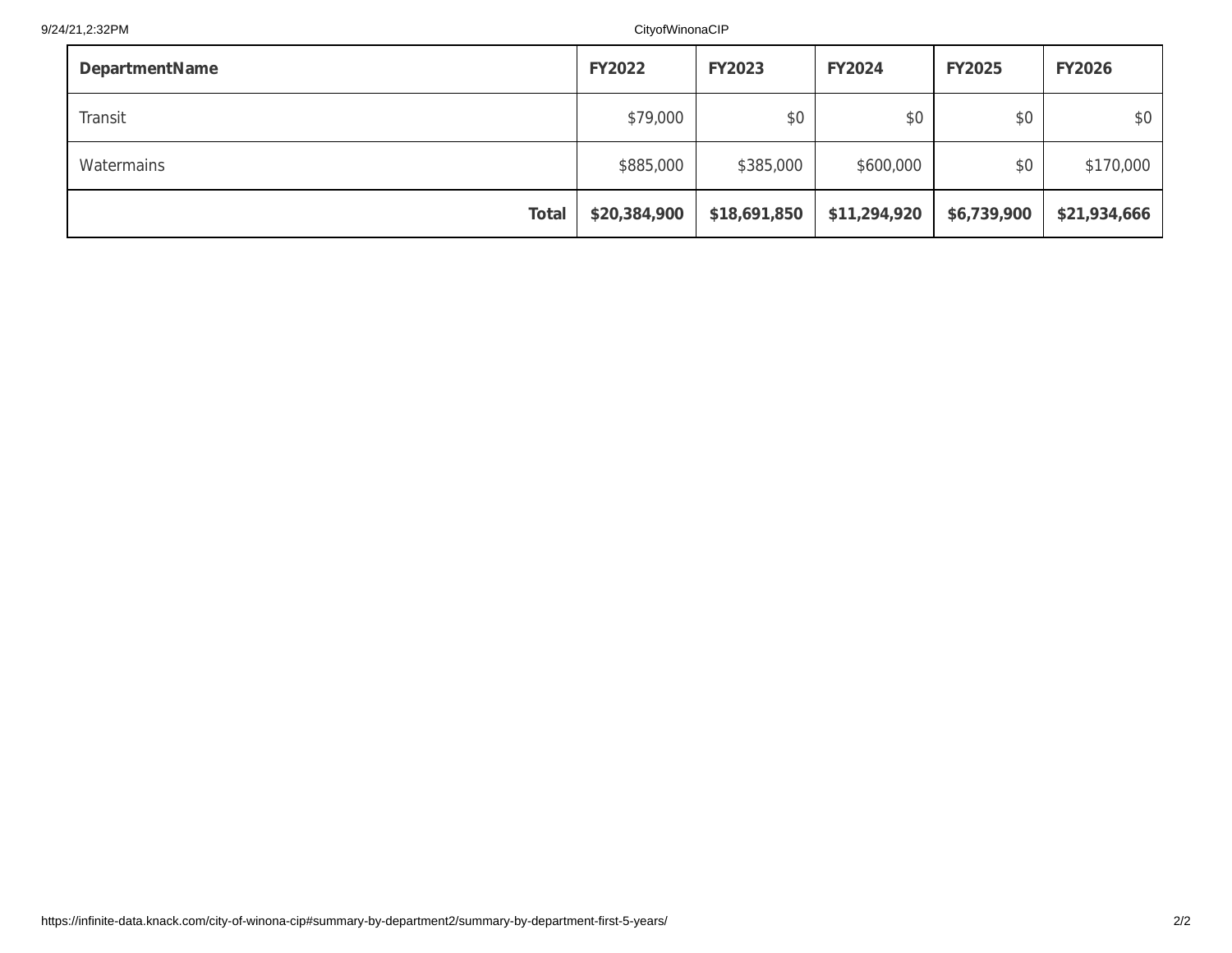| Department                         | <b>FundingSource</b> | <b>Comments</b>                                                                                                                                               | FY2022 | FY2023    | FY2024    | FY2025    | <b>FY2026</b> | 5-YearTotal |
|------------------------------------|----------------------|---------------------------------------------------------------------------------------------------------------------------------------------------------------|--------|-----------|-----------|-----------|---------------|-------------|
|                                    | AlleyReconstruction  |                                                                                                                                                               |        |           |           |           |               |             |
| <b>Streets</b>                     | SP                   |                                                                                                                                                               | \$0    | \$262,500 | \$262,500 | \$262,500 | \$262,500     | \$1,050,000 |
| <b>Streets</b>                     | GR                   |                                                                                                                                                               | \$0    | \$87,500  | \$87,500  | \$87,500  | \$87,500      | \$350,000   |
| AlleyStormSewer                    |                      |                                                                                                                                                               |        |           |           |           |               |             |
| <b>StormSewers</b>                 | <b>RES</b>           |                                                                                                                                                               | \$0    | \$200,000 | \$200,000 | \$200,000 | \$200,000     | \$800,000   |
| AquaticCenterFloorandWallResurface |                      |                                                                                                                                                               |        |           |           |           |               |             |
| Parks/Recreation                   | GR                   | Theresurfacingofthep<br>oolfloorsandwalls.Thi<br>swaslastcompletedin<br>2012.Thelifeexpectan<br>cyis<br>$10 -$<br>12years. Wearestarti<br>ngtoseesignsofwear. | \$0    | \$270,000 | \$0       | \$0       | \$0           | \$270,000   |
| <b>AquaticConcrete-Deck</b>        |                      |                                                                                                                                                               |        |           |           |           |               |             |
| Parks/Recreation                   | GR                   | Replaceoriginalconc<br>retesurroundingthep<br>ooldeck.Thepoolwill<br>beinits32ndseasonin<br>2022.Theconcreteisfr<br>omthe<br>originalconstruction.            | \$0    | \$50,000  | \$50,000  | \$50,000  | \$0           | \$150,000   |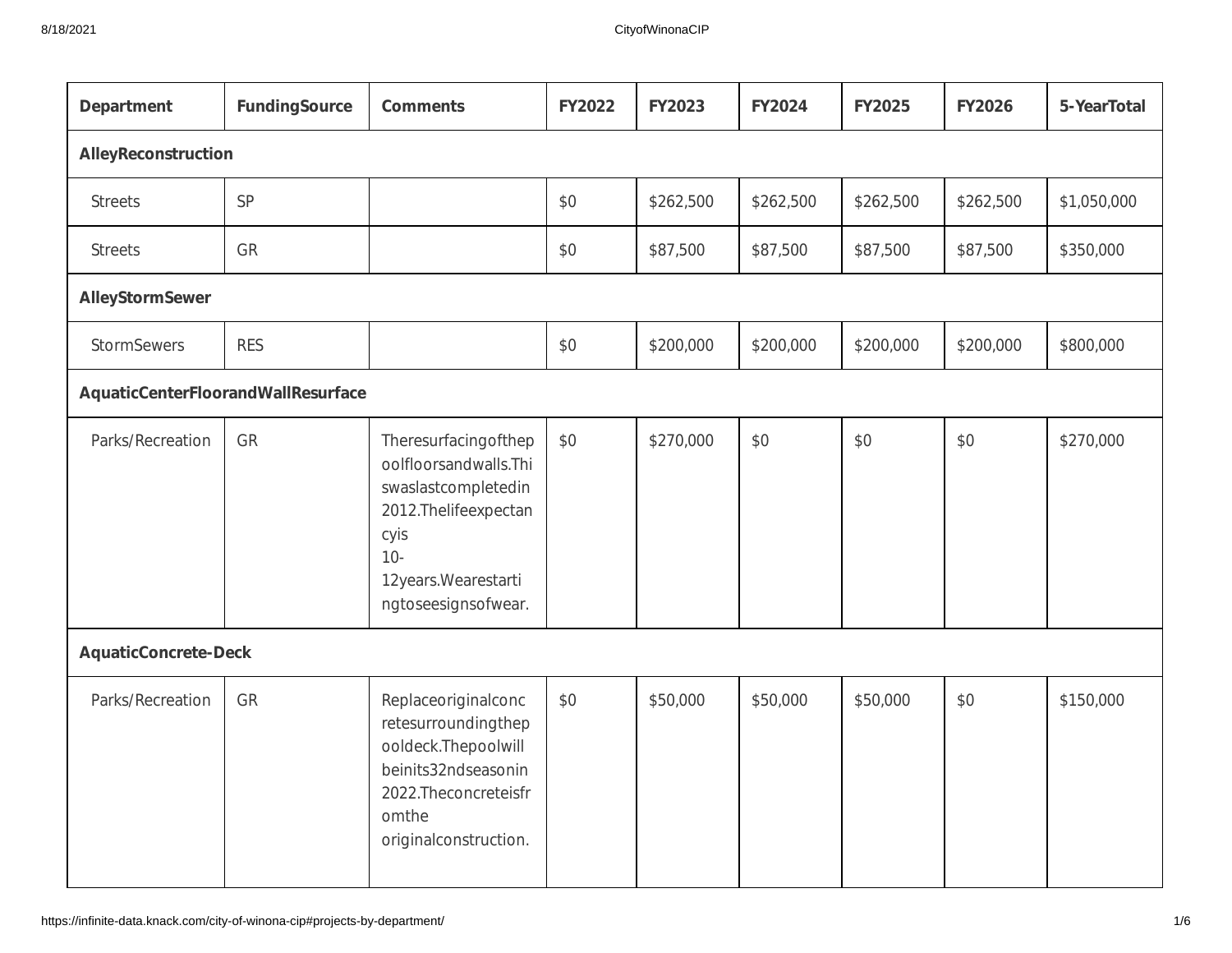| 21 |  |  |
|----|--|--|
|    |  |  |

| 8/18/2021                            |               |                                                                                                                                                                                                                                                                                        |               | CityofWinonaCIP |               |               |               |             |
|--------------------------------------|---------------|----------------------------------------------------------------------------------------------------------------------------------------------------------------------------------------------------------------------------------------------------------------------------------------|---------------|-----------------|---------------|---------------|---------------|-------------|
| Department                           | FundingSource | <b>Comments</b>                                                                                                                                                                                                                                                                        | <b>FY2022</b> | FY2023          | <b>FY2024</b> | <b>FY2025</b> | <b>FY2026</b> | 5-YearTotal |
| <b>BandshellImprovements</b>         |               |                                                                                                                                                                                                                                                                                        |               |                 |               |               |               |             |
| Parks/Recreation                     | GR            | In2021historicalarch<br>itectdesignfornewro<br>ofandfoundation.Up<br>dateseatingandgras<br>sarea, addirrigation.l<br>n2022,completeroof<br>project, plasterwork,<br>painting, and founda<br>tion.Preparationfort<br>he<br>100thanniversaryofth<br>ededicationoftheBan<br>dshellin2024. | \$0           | \$285,000       | \$0           | \$0           | \$0           | \$285,000   |
| <b>BurnsValleyCreekOutletGrading</b> |               |                                                                                                                                                                                                                                                                                        |               |                 |               |               |               |             |
| FloodandStorm<br>Control             | GR            |                                                                                                                                                                                                                                                                                        | \$0           | \$300,000       | \$0           | \$0           | \$0           | \$300,000   |
| C-65MicroTurbine                     |               |                                                                                                                                                                                                                                                                                        |               |                 |               |               |               |             |
| SanitarySewers                       | UR            | Add2ndC-<br>65MicroTurbineforDi<br>gesterGas.                                                                                                                                                                                                                                          | \$0           | \$0             | \$0           | \$0           | \$0           | \$0         |
| <b>CentralFireStation-Renovation</b> |               |                                                                                                                                                                                                                                                                                        |               |                 |               |               |               |             |
| Fire                                 | GOB           | CentralFireStation<br>BuildingRenovation.                                                                                                                                                                                                                                              | \$0           | \$0             | \$2,000,000   | \$0           | \$0           | \$2,000,000 |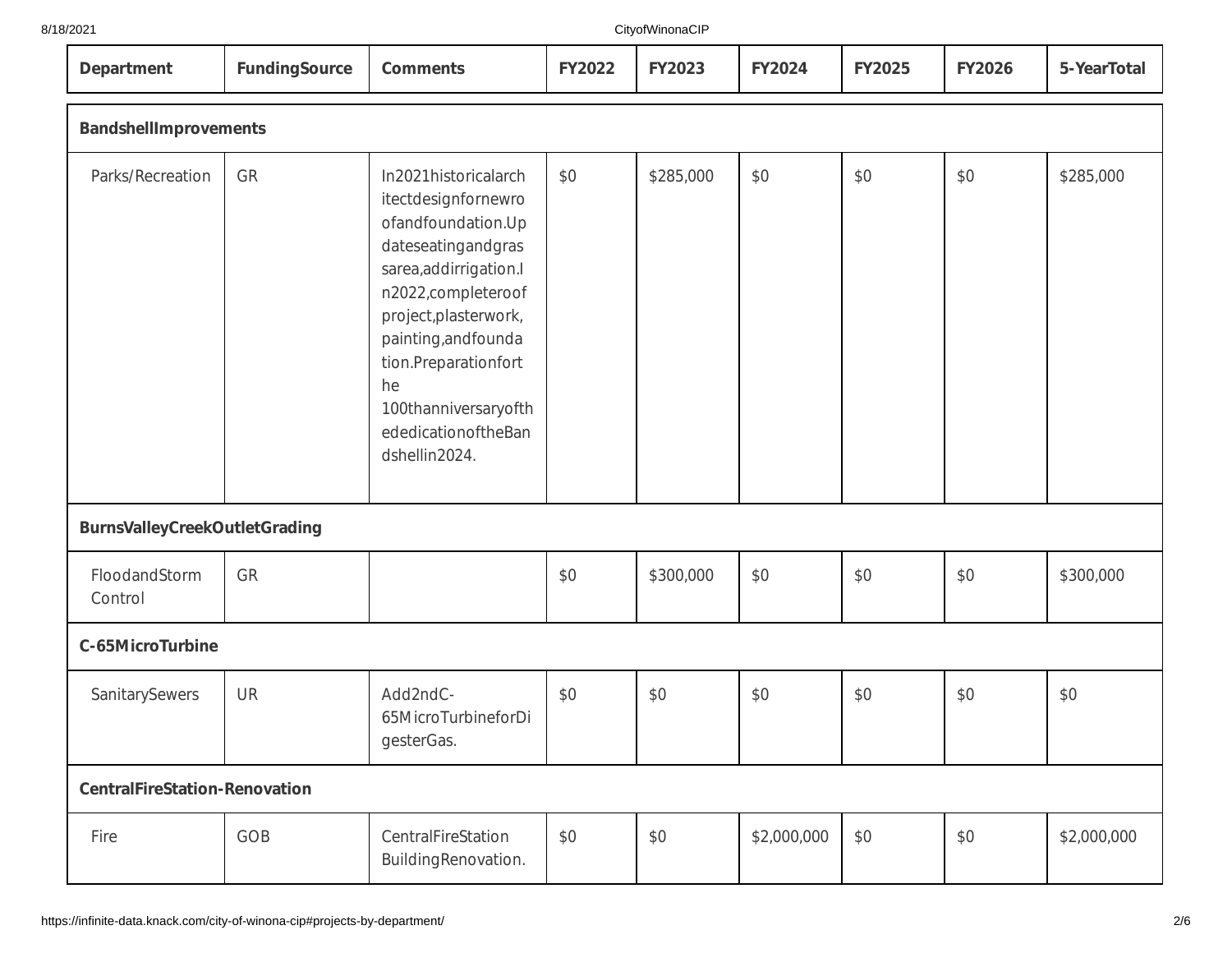#### 8/18/2021

| Department               | FundingSource | <b>Comments</b>                                                                                                                                                                                                                                                       | <b>FY2022</b> | <b>FY2023</b> | <b>FY2024</b> | <b>FY2025</b> | <b>FY2026</b> | 5-YearTotal |
|--------------------------|---------------|-----------------------------------------------------------------------------------------------------------------------------------------------------------------------------------------------------------------------------------------------------------------------|---------------|---------------|---------------|---------------|---------------|-------------|
| CityStreetReconstruction |               |                                                                                                                                                                                                                                                                       |               |               |               |               |               |             |
| <b>Streets</b>           | <b>RES</b>    | StreetResurfacing<br>Program.                                                                                                                                                                                                                                         | \$470,000     | \$1,500,000   | \$1,500,000   | \$1,500,000   | \$1,500,000   | \$6,470,000 |
| Curb, Gutter & Sidewalk  |               |                                                                                                                                                                                                                                                                       |               |               |               |               |               |             |
| Engineering              | SP            | Thisisanannualprogr<br>amtoreplacethehaza<br>rdoussidewalks. The<br>assessableportionwi<br>Ilbeassessedtohome<br>ownerstorepairtheir<br>sidewalks. Thenon-<br>assessableportionisf<br>orcitysidewalks, alleya<br>pproaches,<br>andcurb&gutter.Emp<br>hasiswillshiftpr | \$50,000      | \$50,000      | \$50,000      | \$50,000      | \$50,000      | \$250,000   |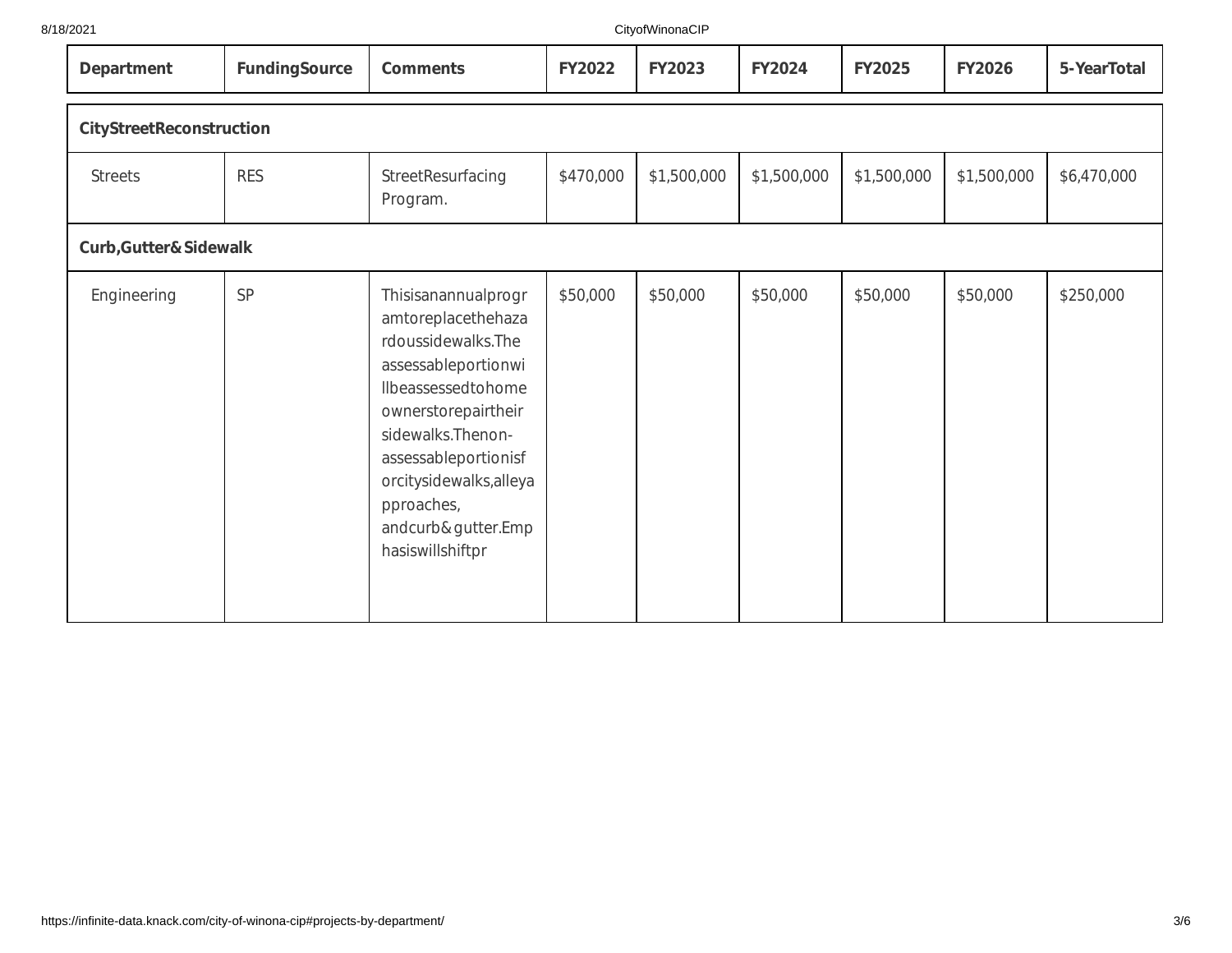| Department                       | FundingSource | <b>Comments</b>                                                                                                                                                                                                                                                      | <b>FY2022</b> | FY2023    | FY2024   | FY2025   | <b>FY2026</b> | 5-YearTotal |
|----------------------------------|---------------|----------------------------------------------------------------------------------------------------------------------------------------------------------------------------------------------------------------------------------------------------------------------|---------------|-----------|----------|----------|---------------|-------------|
| Engineering                      | GR            | Thisisanannualprogr<br>amtoreplacethehaza<br>rdoussidewalks.The<br>assessableportionwi<br>Ilbeassessedtohome<br>ownerstorepairtheir<br>sidewalks. Thenon-<br>assessableportionisf<br>orcitysidewalks, alleya<br>pproaches,<br>andcurb&gutter.Emp<br>hasiswillshiftpr | \$90,000      | \$90,000  | \$90,000 | \$90,000 | \$100,000     | \$460,000   |
| <b>Docks</b>                     |               |                                                                                                                                                                                                                                                                      |               |           |          |          |               |             |
| Parks/Recreation                 | GR            | Annualallocationforr<br>eplacementof<br>dockswithinthe<br>ParkSystem.                                                                                                                                                                                                |               | \$68,000  | \$68,000 | \$68,000 | \$68,000      | \$272,000   |
|                                  |               | DrainageCulvertsatValleyOaksUnderEastBurnsValleyRoad                                                                                                                                                                                                                 |               |           |          |          |               |             |
| <b>StormSewers</b>               | <b>RES</b>    |                                                                                                                                                                                                                                                                      | \$0           | \$800,000 | \$0      | \$0      | \$0           | \$800,000   |
| EastRecreationCenterOutdoorCourt |               |                                                                                                                                                                                                                                                                      |               |           |          |          |               |             |
| Parks/Recreation                 | GR            | RepairERC<br>basketballCourtandpl<br>aygroundupdates.                                                                                                                                                                                                                | \$0           | \$190,000 | \$0      | \$0      | \$0           | \$190,000   |
| <b>EastRecreationCenterRoof</b>  |               |                                                                                                                                                                                                                                                                      |               |           |          |          |               |             |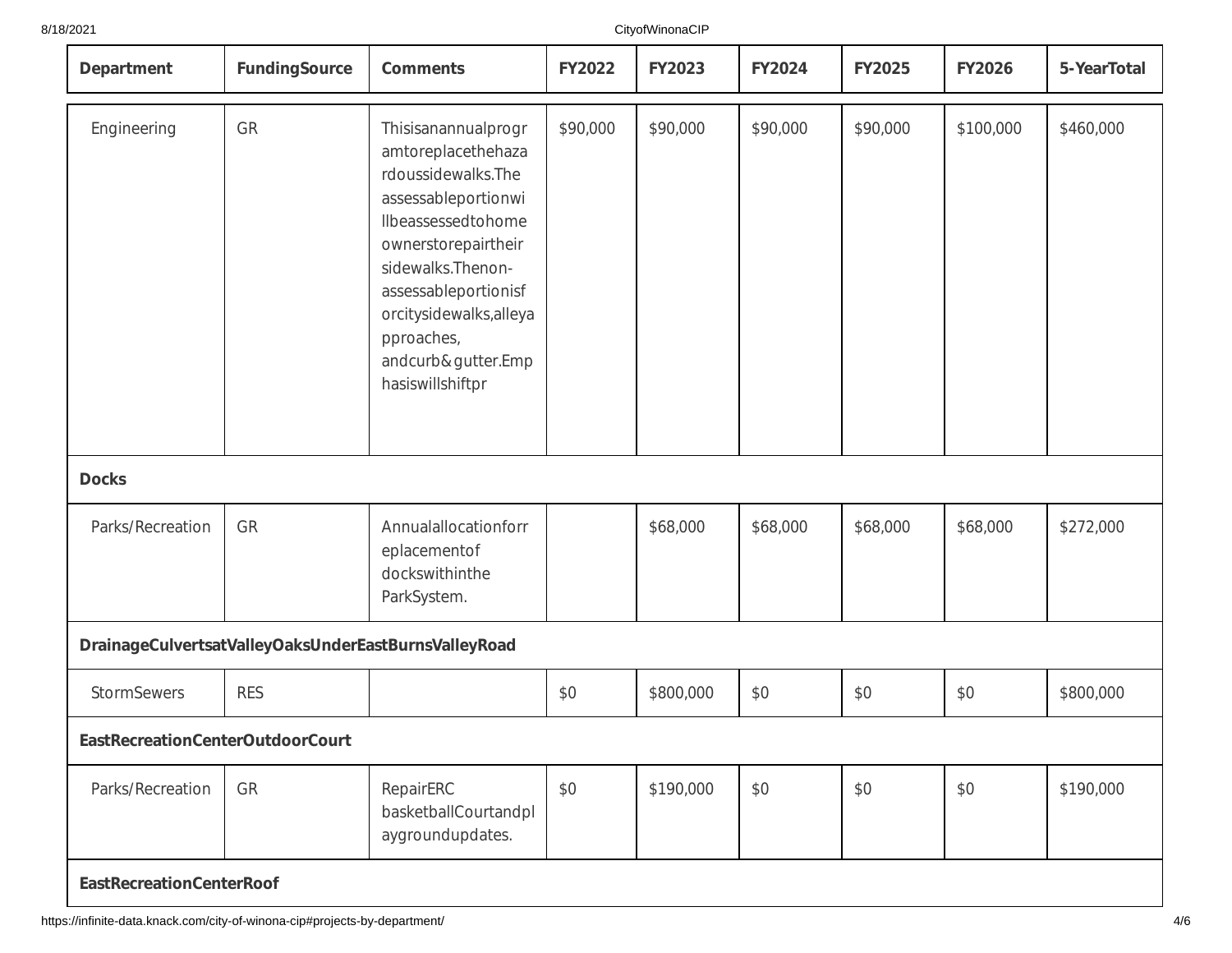| Department                       | <b>FundingSource</b> | <b>Comments</b>                                                                         | <b>FY2022</b> | <b>FY2023</b> | FY2024    | FY2025 | <b>FY2026</b> | 5-YearTotal |
|----------------------------------|----------------------|-----------------------------------------------------------------------------------------|---------------|---------------|-----------|--------|---------------|-------------|
| Parks/Recreation                 | GR                   | Roofhasreacheditslif<br>eexpectancyin<br>2018                                           | \$0           | \$90,000      | \$0       | \$0    | \$0           | \$90,000    |
| EastRecreationCenter-HVAC        |                      |                                                                                         |               |               |           |        |               |             |
| Parks/Recreation                 | EQB                  |                                                                                         | \$0           | \$70,000      | \$0       | \$0    | \$0           | \$70,000    |
| <b>FinalClarifier</b>            |                      |                                                                                         |               |               |           |        |               |             |
| SanitarySewers                   | UR                   | Sandblast, painttro<br>ughsandwalls                                                     | \$0           | \$0           | \$125,000 | \$0    | \$0           | \$125,000   |
| Fire-2011ChevroletImpala#1106    |                      |                                                                                         |               |               |           |        |               |             |
| CentralGarage                    | EQ                   | Replacewithnew, au<br>ctionoldvehicle.                                                  | \$0           | \$41,000      | \$0       | \$0    | \$0           | \$41,000    |
| Fire-2011FordFusion(SafetyCoord) |                      |                                                                                         |               |               |           |        |               |             |
| CentralGarage                    | EQ                   | ReplacewithFordIn<br>terceptor, sellatauc<br>tion                                       | \$0           | \$41,000      | \$0       | \$0    | \$0           | \$41,000    |
| Flooring                         |                      |                                                                                         |               |               |           |        |               |             |
| CityHall                         | GR                   | Replacecarpetthroug<br>houtCityHallwithexce<br>ptionofafewofficesre<br>centlyrenovated. | \$0           | \$93,000      | \$0       | \$0    | \$0           | \$93,000    |
| <b>FuelFarmConstruction</b>      |                      |                                                                                         |               |               |           |        |               |             |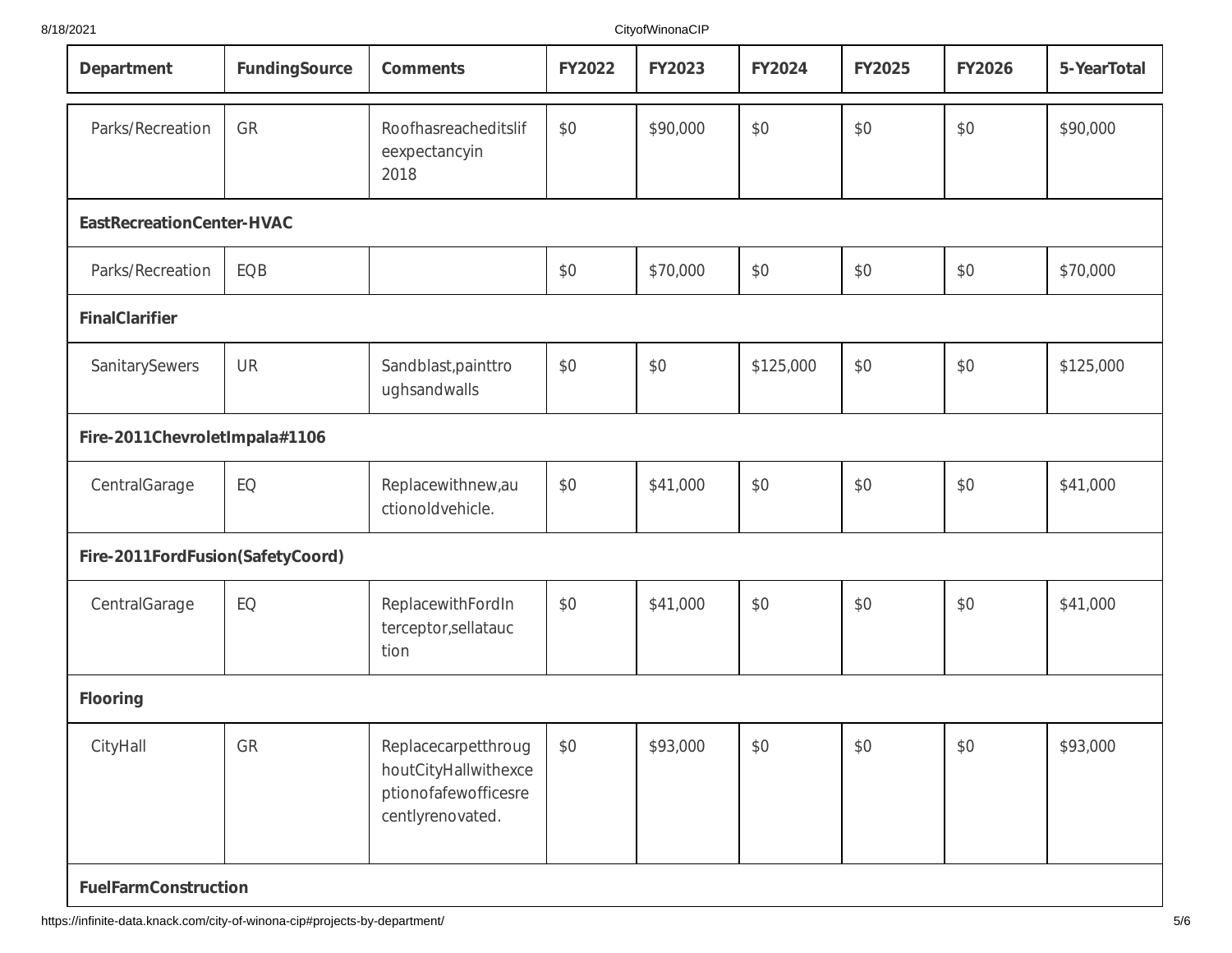8/18/2021 CityofWinonaCIP

| Department           | <b>FundingSource</b> | <b>Comments</b>                                                        | <b>FY2022</b> | <b>FY2023</b> | <b>FY2024</b> | <b>FY2025</b> | <b>FY2026</b> | 5-YearTotal |
|----------------------|----------------------|------------------------------------------------------------------------|---------------|---------------|---------------|---------------|---------------|-------------|
| Airport              | <b>SA</b>            |                                                                        | \$0           | \$22,500      | \$0           | \$0           | \$0           | \$22,500    |
| Airport              | GR                   |                                                                        | \$0           | \$22,500      | \$0           | \$0           | \$0           | \$22,500    |
| Airport              | FA                   |                                                                        | \$0           | \$405,000     | \$0           | \$0           | \$0           | \$405,000   |
| PretreatmentBuilding |                      |                                                                        |               |               |               |               |               |             |
| SanitarySewers       | UR                   | <b>NewGritRemovalSys</b><br>tem, Gritpumps, Blow<br>ers, and Barscreen | \$0           | \$0           | \$1,268,420   | \$0           | \$0           | \$1,268,420 |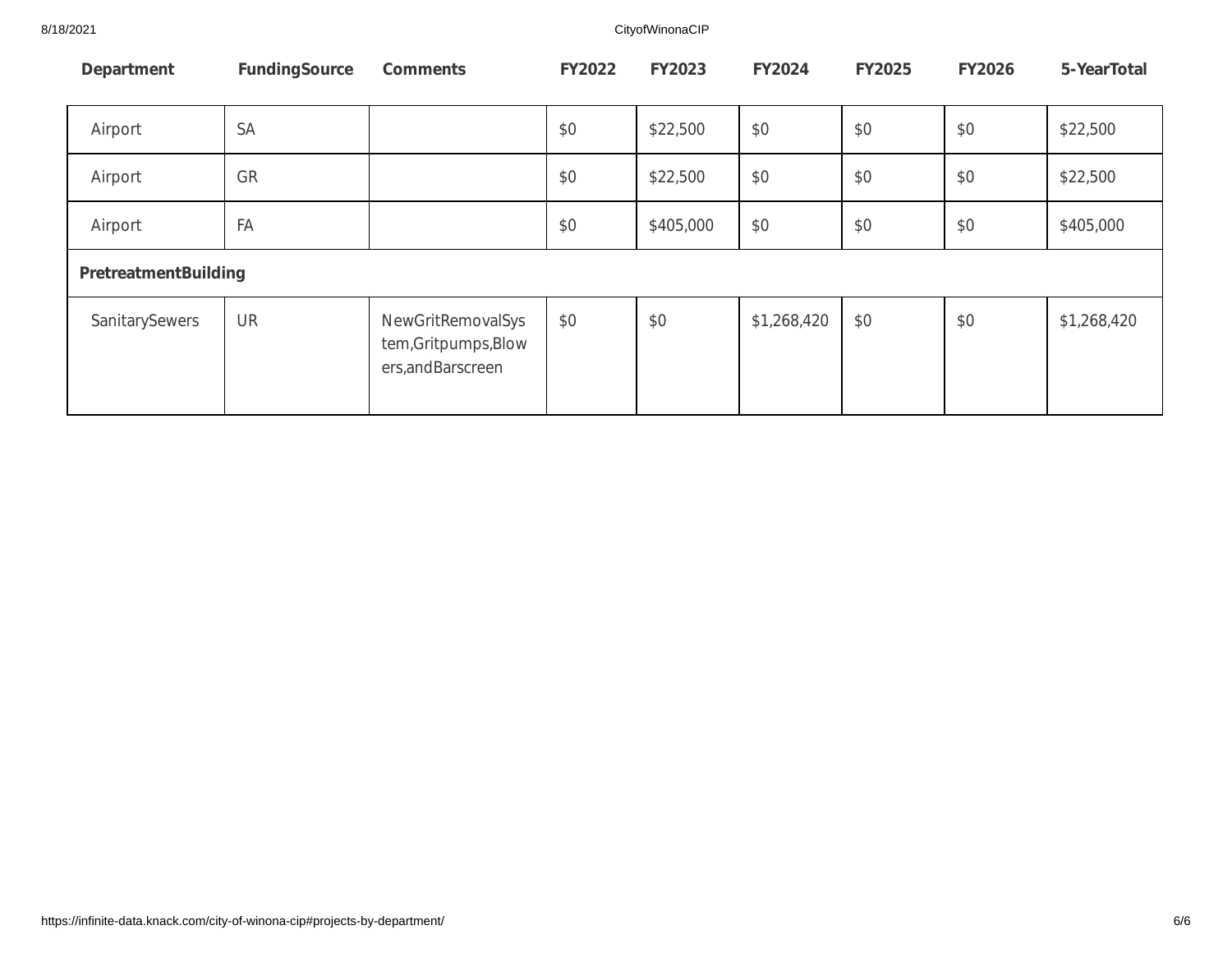#### CityofWinona,Minnesota CapitalImprovementsProgramfortheperiodof2022-2031

### **DEPARTMENTSUMMARY**

| ProjectName                                      | <b>FS</b> | <b>Comments</b>                                                  | Account            | FY2022 | FY2023   | FY2024   | FY2025 | FY2026 | FY2027 | FY2028 | FY2029 | FY2030 | FY2031 |
|--------------------------------------------------|-----------|------------------------------------------------------------------|--------------------|--------|----------|----------|--------|--------|--------|--------|--------|--------|--------|
| CentralGarage                                    |           |                                                                  |                    |        |          |          |        |        |        |        |        |        |        |
| Fire-<br>2011FordFusio<br>n(SafetyCoord)         | EQ        | ReplacewithF<br>ordIntercepto<br>r,sellatauction                 | 101-42210-<br>7409 | \$0    | \$41,000 | \$0      | \$0    | \$0    | \$0    | \$0    | \$0    | \$0    |        |
| Fire-2011<br>ChevroletImpala<br>#1106            | EQ        | Replacewith<br>new,auction<br>oldvehicle.                        | 101-42210-<br>7409 | \$0    | \$41,000 | \$0      | \$0    | \$0    | \$0    | \$0    | \$0    | \$0    |        |
| Park-1993<br>SmithcoLeaf<br>Sweeper93-3          | EQ        | 1993SmithcoL<br>eafSweeperre<br>placewithnew,<br>tradeinold.     | 101-45210-<br>7402 | \$0    | \$0      | \$28,000 | \$0    | \$0    | \$0    | \$0    | \$0    | \$0    |        |
| Park-2006Bobcat<br>S185#0616                     | EQ        | Replacewith<br>new, moveol<br>dtowaterdep<br>artment             | 101-45210-<br>7402 | \$0    | \$42,000 | \$0      | \$0    | $$0$$  | $$0$$  | \$0    | \$0    | \$0    |        |
| Park-2006Ford<br>F1-1504x2Pickup<br>#0606        | EQ        | Replacewith<br>new,selloldat<br>auction.                         | 101-45210-<br>7402 | \$0    | \$0      | \$35,000 | \$0    | \$0    | \$0    | \$0    | \$0    | \$0    |        |
| Park-2006FordF-<br>1504x4#0615                   | EQ        | Replace2006<br>FordF-150<br>4x4withnew,s<br>elloldatauctio<br>n. | 101-45210-<br>7402 | \$0    | \$0      | \$35,000 | \$0    | \$0    | \$0    | \$0    | \$0    | \$0    |        |
| Park-<br>2006JohnDeer5<br>4254x4tractor#<br>0620 | EQ        | Replacewithn<br>ew,tradeinol<br>d                                | 101-45210-<br>7409 | \$0    | \$95,000 | \$0      | \$0    | \$0    | \$0    | \$0    | \$0    | \$0    |        |
| Park-2007<br>Cushman<br>Truckster#0707           | EQ        | Replacewithn<br>ew,trade-<br>inold.                              | 101-45210-<br>7409 | \$0    | \$0      | \$37,000 | \$0    | \$0    | \$0    | \$0    | \$0    | \$0    |        |
| Park-2008FordF-<br>350Dump#0818                  | EQ        | Replace, auc<br>tionold                                          | 101-45210-<br>7409 | \$0    | \$55,000 | \$0      | \$0    | \$0    | \$0    | \$0    | \$0    | \$0    |        |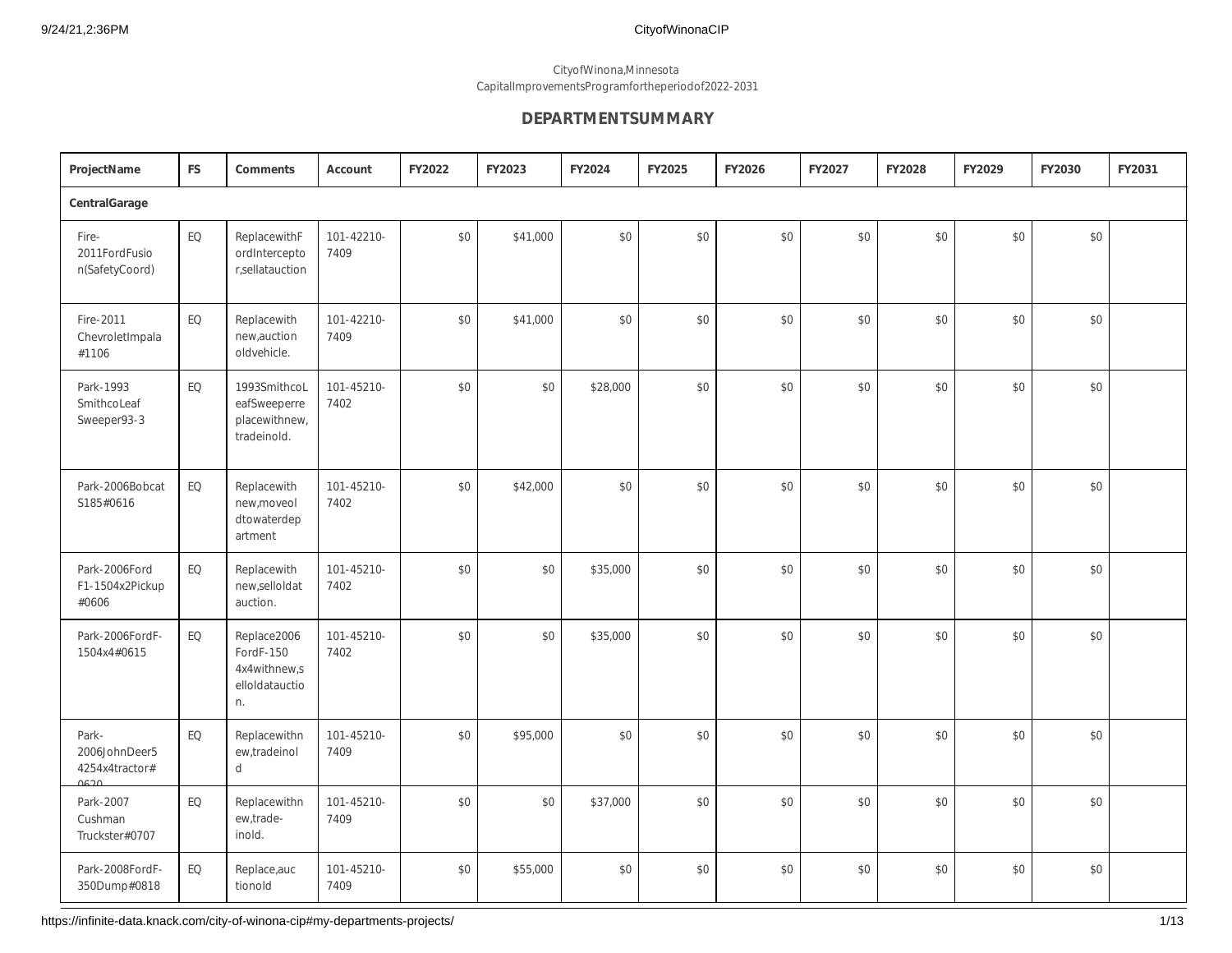| ProjectName                                        | <b>FS</b> | Comments                                                                             | Account            | FY2022   | FY2023   | FY2024    | FY2025    | FY2026    | FY2027    | FY2028    | FY2029    | FY2030    | FY2031 |
|----------------------------------------------------|-----------|--------------------------------------------------------------------------------------|--------------------|----------|----------|-----------|-----------|-----------|-----------|-----------|-----------|-----------|--------|
| Park-2012FordF-<br>1504x4#1212                     | EQ        | Replace, auc<br>tionold                                                              | 101-45210-<br>7409 | \$0      | \$0      | \$0       | \$38,000  | $$0$$     | $$0$$     | \$0       | \$0       | \$0       |        |
| Park-2016Bobcat<br>Toolcat#1622                    | EQ        | Replace, transf<br>eroldonetoStr<br>eet.                                             | 101-45210-<br>7402 | \$0      | \$55,000 | \$0       | \$0       | \$0       | \$0       | \$0       | \$0       | \$0       |        |
| Police-Patrol<br>Cars                              | GR        | Purchasenew,t<br>ransferoldorau<br>ction                                             | 101-42110-<br>7402 | \$41,000 | \$82,000 | \$126,000 | \$129,000 | \$129,000 | \$131,000 | \$131,000 | \$131,000 | \$131,000 |        |
| Street-1986<br>BomagRubber<br>TireCompactor<br>#23 | EQ        | Replace1986<br>bombagRubb<br>erTireStreetC<br>ompactor<br>#23withnew,tr<br>adeinold. | 101-43120-<br>7409 | \$0      | \$0      | \$0       | \$0       | \$85,000  | \$0       | \$0       | \$0       | \$0       |        |
| Street-1990<br>IngersollRandAir<br>Compressor#34   | EQ        | Purchasenew,t<br>radeinold                                                           | 101-43120-<br>7409 | \$0      | \$0      | \$39,000  | \$0       | \$0       | \$0       | \$0       | \$0       | \$0       |        |
| Street-1996Chevy<br>Pickup/PlowTruck<br>#28        | EQ        | Replace1996<br>Chevrolet<br>Pickup/Plow<br>#28withnew,s<br>elloldatAuctio<br>n.      | 101-43120-<br>7409 | \$0      | \$37,000 | \$0       | \$0       | \$0       | \$0       | \$0       | \$0       | $$0$$     |        |
| Street-1997Chevy<br>1/2tonpickup<br>#38            | EQ        | Purchasenew,<br>Auctionold.                                                          | 101-43120-<br>7402 | \$0      | \$0      | \$37,000  | \$0       | \$0       | \$0       | \$0       | \$0       | \$0       |        |
| Street-1999<br>KlauerSno-Go<br>Blower#22           | EQ        | Replace1999<br>KlauerSno-<br>GoBlower#22<br>withnew,<br>tradeinold.                  | 101-43120-<br>7409 | \$0      | \$0      | \$0       | \$0       | \$0       | \$231,000 | \$0       | \$0       | \$0       |        |
| Street-2001John<br>DeerGator#0127                  | EQ        | Purchasenew,t<br>radeinold                                                           | 101-43120-<br>7409 | \$0      | \$0      | \$22,000  | \$0       | \$0       | \$0       | \$0       | \$0       | \$0       |        |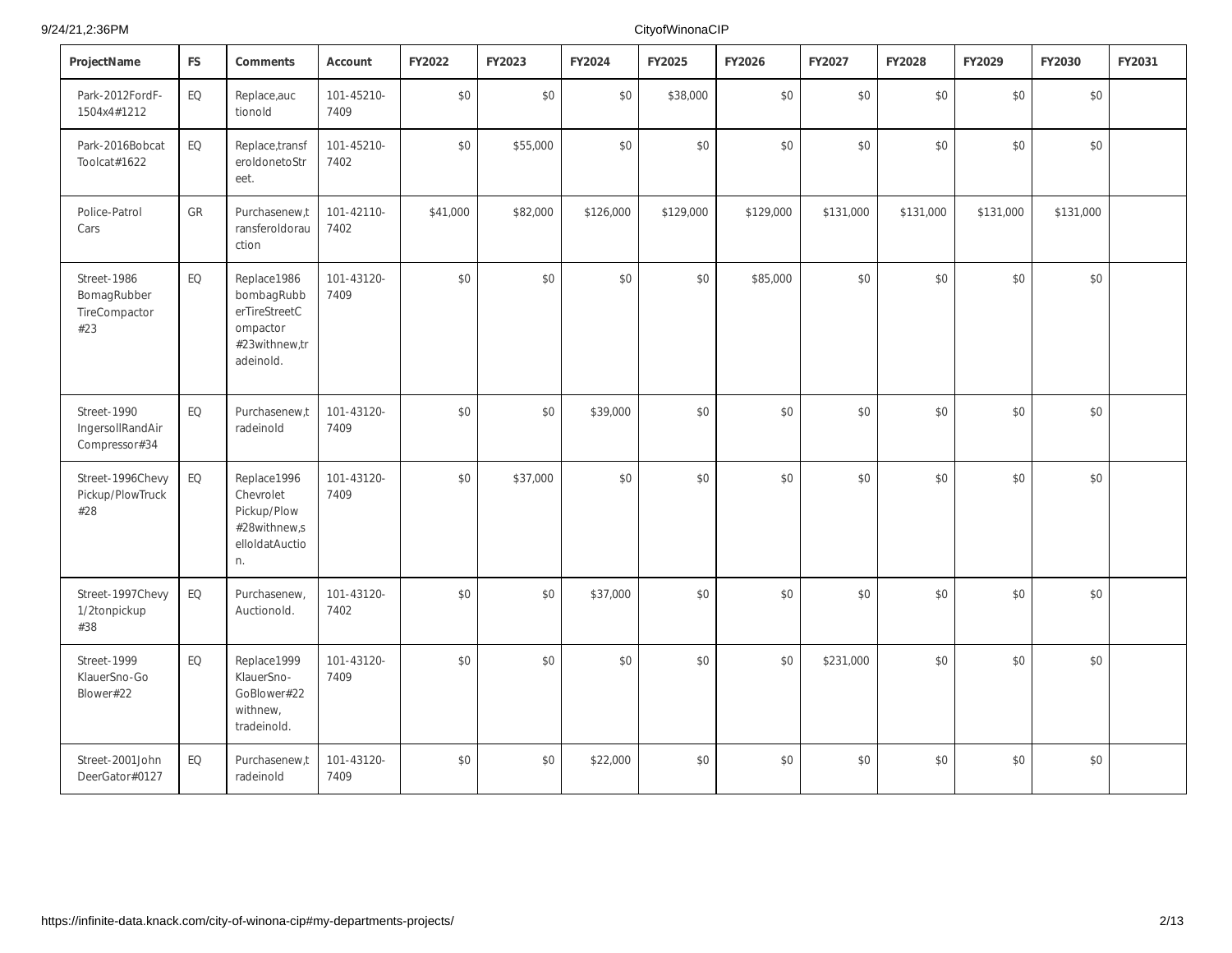| ProjectName                                                               | <b>FS</b> | Comments                                                                         | Account            | FY2022 | FY2023    | FY2024    | FY2025    | FY2026    | FY2027 | FY2028    | FY2029 | FY2030 | FY2031 |
|---------------------------------------------------------------------------|-----------|----------------------------------------------------------------------------------|--------------------|--------|-----------|-----------|-----------|-----------|--------|-----------|--------|--------|--------|
| Street-2001<br>SterlingTruck&S<br>treetFlusherAss<br>m.#0105              | EQ        | Replace2001<br>SterlingTrucka<br>ndStreetFlush<br>er#0105withn<br>ew,tradeinold. | 101-43120-<br>7402 | $$0$   | \$0       | \$0       | \$0       | $\$0$     | \$0    | \$155,000 | \$0    | $$0$$  |        |
| Street-2006<br>International<br>Dump/Plow<br>#0612                        | EQ        | Replace2006<br>International<br>Dump/Plow<br>#0612with<br>new.                   | 101-43120-<br>7409 | \$0    | \$225,000 | \$0       | \$0       | \$0       | \$0    | \$0       | \$0    | \$0    |        |
| Street-2007Ford<br>F-150#0750                                             | EQ        | Replace2007<br>FordF-150<br>#0750withn<br>ew,selloldat<br>Auction.               | 101-43120-<br>7402 | \$0    | \$35,000  | \$0       | \$0       | \$0       | \$0    | \$0       | \$0    | \$0    |        |
| Street-2007John<br>Deer672Grader<br>#0718                                 | EQ        | Replacewithn<br>ew,tradeinol<br>d.                                               | 101-43120-<br>7409 | \$0    | \$0       | \$0       | \$0       | \$275,000 | \$0    | \$0       | \$0    | \$0    |        |
| Street-2009<br>International<br>Dump/Plow/Wing<br>#0951                   | EQ        | Replacewithn<br>ew,tradeinol<br>d.                                               | 101-43120-<br>7402 | \$0    | \$0       | \$245,000 | \$0       | \$0       | \$0    | \$0       | \$0    | \$0    |        |
| Street-2011Case<br>721<br>Loader/plow/wing<br>#1113                       | EQ        | Purchasenew,t<br>radeinold                                                       | 101-43120-<br>7409 | \$0    | \$0       | \$195,000 | \$0       | \$0       | \$0    | \$0       | \$0    | \$0    |        |
| <b>Trees-1996</b><br>ChevroletAerial<br>BucketTruck#96-<br>$\overline{1}$ | EQ        | Replacewithn<br>ew,tradeinol<br>d.                                               | 101-43181-<br>7402 | \$0    | \$0       | \$0       | \$0       | \$225,000 | \$0    | \$0       | \$0    | \$0    |        |
| Trees-2006Ford<br>F-350dump<br>#0608                                      | EQ        | Replacewith<br>new,selloldat<br>auction.                                         | 101-43181-<br>7402 | \$0    | \$55,000  | \$0       | \$0       | \$0       | \$0    | \$0       | \$0    | \$0    |        |
| <b>Trees-2008</b><br>International<br>Dump#0817                           | EQ        | Replacewithn<br>ew,tradeinol<br>d.                                               | 101-43181-<br>7402 | \$0    | \$0       | \$0       | \$175,000 | \$0       | \$0    | \$0       | \$0    | \$0    |        |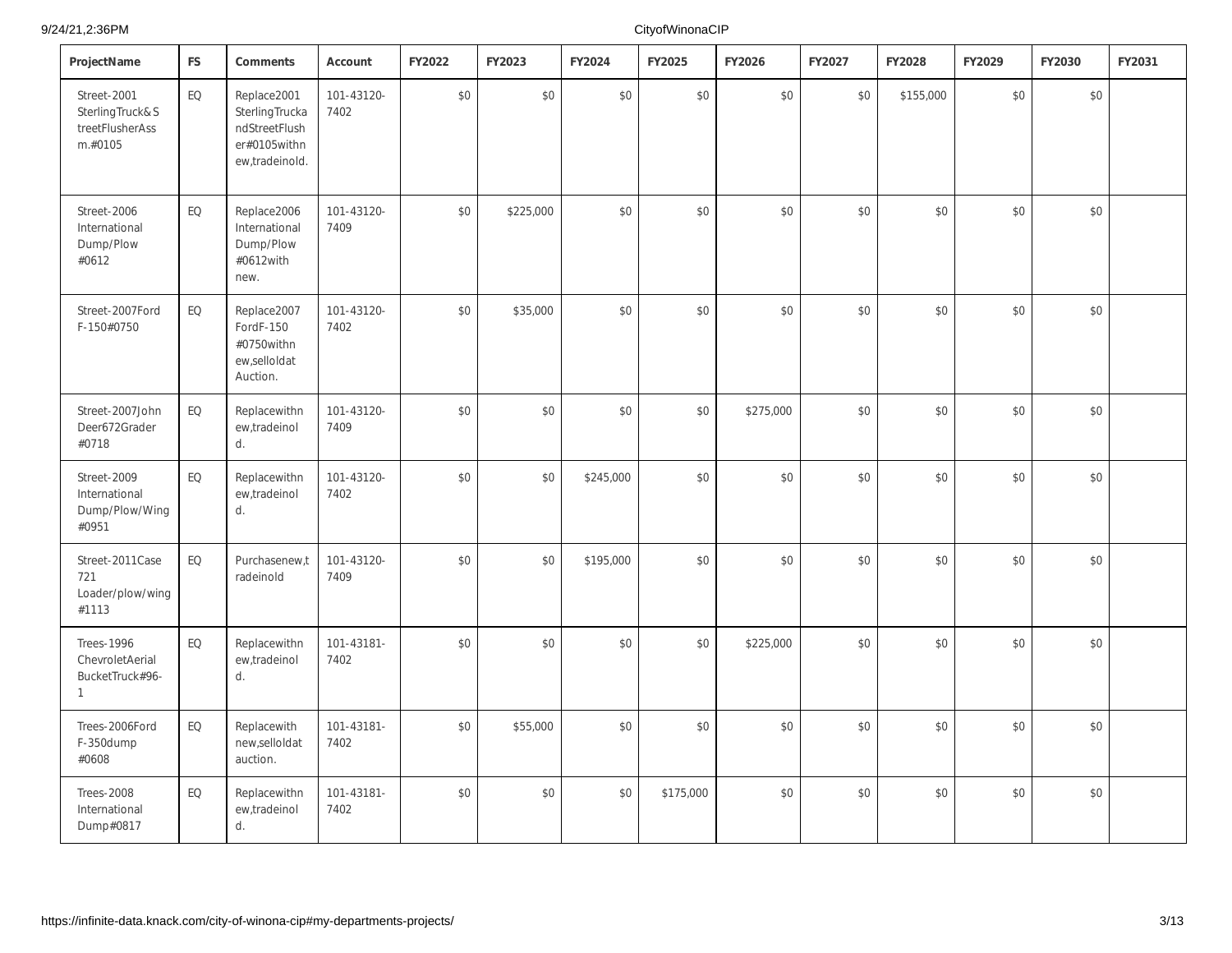9/24/21,2:36PM

| ProjectName                                              | <b>FS</b> | Comments                                                                                  | Account            | FY2022 | FY2023    | FY2024    | FY2025 | FY2026 | FY2027 | FY2028 | FY2029 | FY2030 | FY2031 |
|----------------------------------------------------------|-----------|-------------------------------------------------------------------------------------------|--------------------|--------|-----------|-----------|--------|--------|--------|--------|--------|--------|--------|
| Water-1999Case<br>BackhoeTractor<br>#99-5                | <b>UR</b> | Replace1999<br>CaseBackhoeT<br>ractor#99-<br>5withnew, trad<br>einold.                    | 601-49414-<br>7402 | $$0$   | \$0       | \$125,000 | $$0$$  | $\$0$  | $$0$$  | \$0    | \$0    | $$0$$  |        |
| Water-<br>2012FordF-<br>2504x4w/Service<br>Body<br>#1209 | <b>UR</b> | Replace2012<br>FordF-250<br>4x4servicebod<br>y#1209withne<br>wselloldataucti<br>on.       | 601-49414-<br>7402 | \$0    | \$55,000  | \$0       | \$0    | $$0$$  | $$0$$  | \$0    | \$0    | \$0    |        |
| Water-2014FordF-<br>2504x4ServiceBo<br>dy#1506           | <b>UR</b> | Replacewith<br>new,selloldat<br>auction.                                                  | 601-49414-<br>7402 | \$0    | \$55,000  | \$0       | \$0    | $$0$$  | \$0    | \$0    | \$0    | \$0    |        |
| <b>WWTP-1995</b><br>International<br>Dump#95-2           | <b>UR</b> | Transferreplac<br>ementfromStr<br>eetDept,aucti<br>onold.                                 | 602-49459-<br>7402 | \$0    | \$225,000 | \$0       | \$0    | \$0    | \$0    | \$0    | \$0    | \$0    |        |
| WWTP-2008Ford<br>F-350Flatbed<br>#0908                   | UR        | Replacewith<br>new,auction<br>oldtruck.                                                   | 602-49459-<br>7402 | \$0    | \$55,000  | $$0$$     | \$0    | \$0    | $$0$$  | \$0    | $$0$$  | $$0$   |        |
| <b>WWTP-1991</b><br>Intern.Flusher#2                     | <b>UR</b> | Replace1991<br>International<br>Tanker/Flush<br>withnew, trad<br>einold.                  | 602-49459-<br>7402 | \$0    | \$0       | \$135,000 | \$0    | \$0    | \$0    | \$0    | \$0    | \$0    |        |
| WWTP-1992<br>Intern.6x6with<br>SlingerSpreader<br>#10    | UR        | Replace1992<br>International<br>6x6withSlinge<br>rSpreader#10<br>withnew, trad<br>einold. | 602-49459-<br>7402 | \$0    | \$245,000 | \$0       | \$0    | \$0    | \$0    | \$0    | \$0    | \$0    |        |
| <b>WWTP-2001</b><br>Intern.6x6#01-5                      | UR        | Replacewithn<br>ew,tradeinol<br>d.                                                        | 601-49459-<br>7402 | \$0    | \$245,000 | \$0       | \$0    | \$0    | \$0    | \$0    | \$0    | \$0    |        |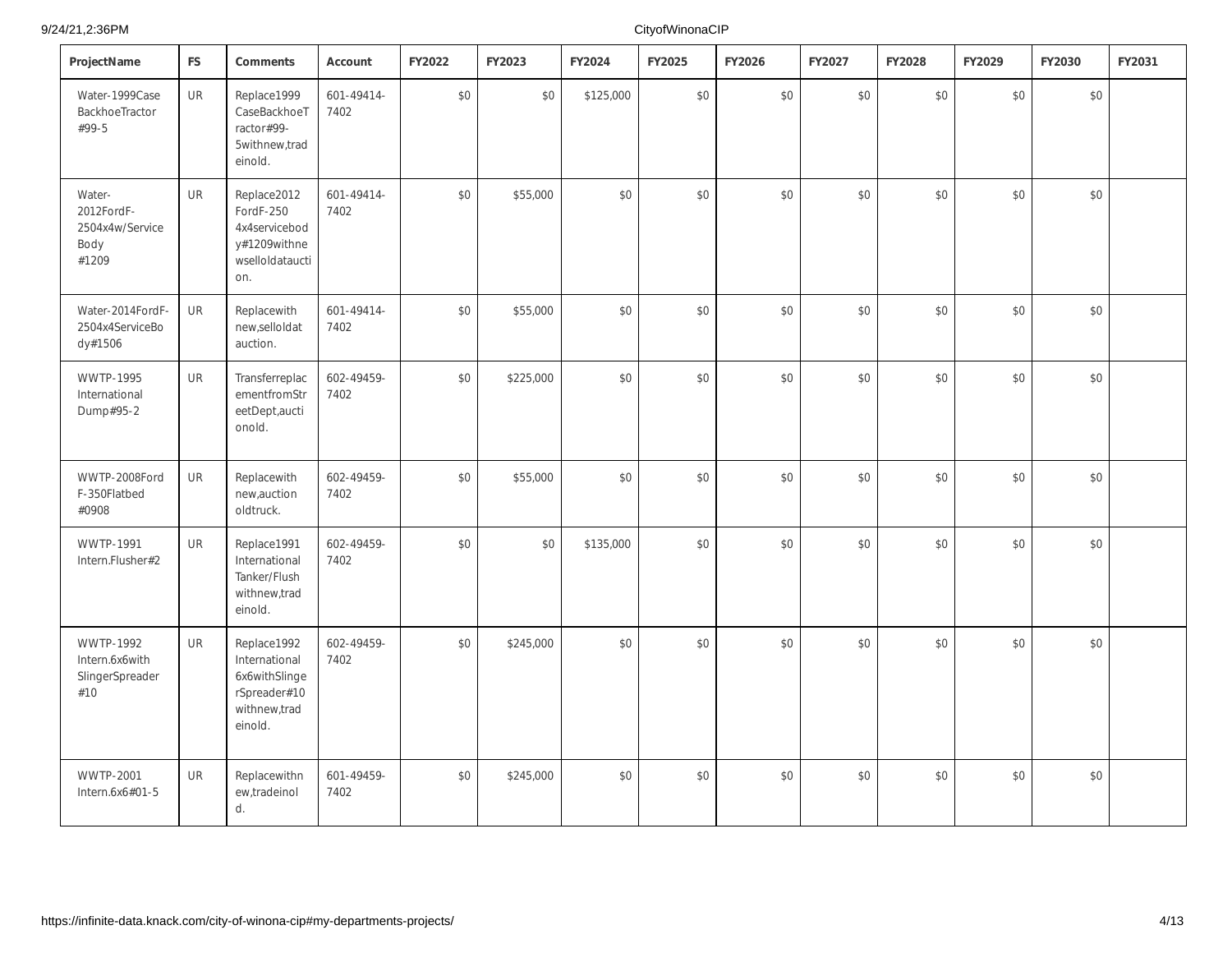| ProjectName                                | <b>FS</b>  | Comments                                                                                                 | Account                     | FY2022    | FY2023      | FY2024      | FY2025    | FY2026    | FY2027    | FY2028    | FY2029    | FY2030    | FY2031 |
|--------------------------------------------|------------|----------------------------------------------------------------------------------------------------------|-----------------------------|-----------|-------------|-------------|-----------|-----------|-----------|-----------|-----------|-----------|--------|
| Transit-Class500<br>Transit(3<br>Vehicles) | <b>RES</b> | 3Transitbuses-<br>80%MnDOTfu<br>nding,20%loca<br>Ishare(CityofG<br>oodviewandTr<br>ansit<br>ReserveFund) | 610-49819-<br>7409          | \$86,400  | \$97,200    | \$0         | \$0       | \$0       | \$0       | \$0       | \$0       | \$0       |        |
| Transit-Class500<br>Transit(3<br>Vehicles) | SA         | 3Transitbuses-<br>80%MnDOTfu<br>nding,20%loca<br>Ishare(CityofG<br>oodviewandTr<br>ansit<br>ReserveFund) | 610-49819-<br>7409          | \$384,000 | \$432,000   | \$0         | \$0       | \$0       | $$0$$     | \$0       | \$0       | \$0       |        |
| Transit-Class500<br>Transit(3<br>Vehicles) | OTH        | 3Transitbuses-<br>80%MnDOTfu<br>nding,20%loca<br>Ishare(CityofG<br>oodviewandTr<br>ansit<br>ReserveFund) | 610-49819-<br>7409          | \$9,600   | \$10,800    |             | \$0       | \$0       | \$0       | \$0       | \$0       | \$0       |        |
|                                            |            |                                                                                                          | Total-<br>Central<br>Garage | \$521,000 | \$2,183,000 | \$1,059,000 | \$342,000 | \$714,000 | \$362,000 | \$286,000 | \$131,000 | \$131,000 | \$0    |
| Engineering                                |            |                                                                                                          |                             |           |             |             |           |           |           |           |           |           |        |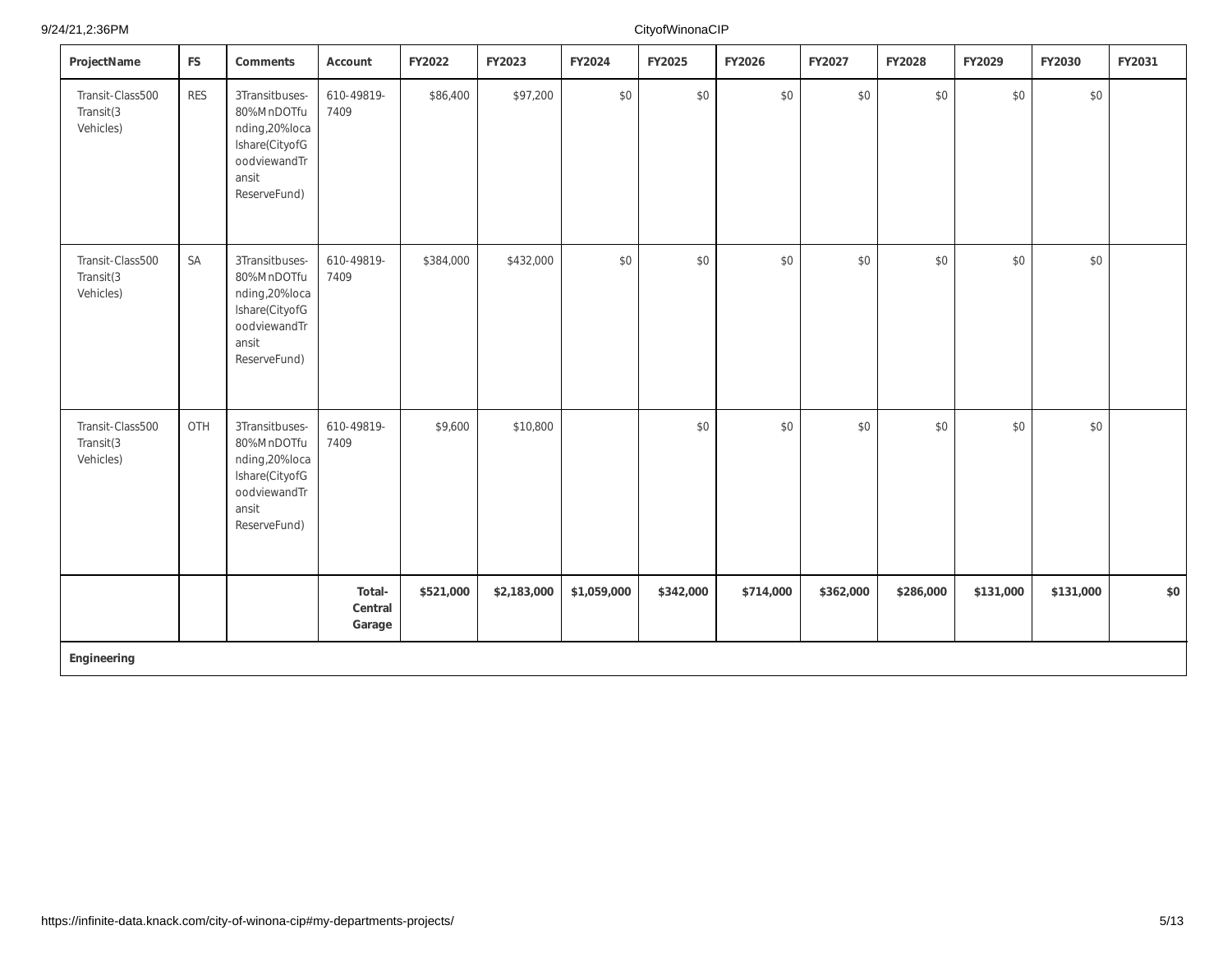| ProjectName                 | <b>FS</b>     | Comments                                                                                                                                                                                                                                                                                 | Account            | FY2022   | FY2023   | FY2024   | FY2025   | FY2026    | FY2027    | FY2028    | FY2029    | FY2030    | FY2031    |
|-----------------------------|---------------|------------------------------------------------------------------------------------------------------------------------------------------------------------------------------------------------------------------------------------------------------------------------------------------|--------------------|----------|----------|----------|----------|-----------|-----------|-----------|-----------|-----------|-----------|
| Curb, Gutter & Si<br>dewalk | $\mathsf{SP}$ | Thisisanannual<br>programtorepl<br>acethehazardo<br>ussidewalks.Th<br>eassessablepo<br>rtionwillbeasse<br>ssedtohomeo<br>wnerstorepairt<br>heirsidewalks.T<br>henon-<br>assessableport<br>ionisforcitysid<br>ewalks, alleyap<br>proaches, andc<br>urb&gutter.Em<br>phasiswillshift<br>pr | 401-49911-<br>7309 | \$50,000 | \$50,000 | \$50,000 | \$50,000 | \$50,000  | \$50,000  | \$50,000  | \$50,000  | \$50,000  | \$50,000  |
| Curb, Gutter & Si<br>dewalk | ${\sf GR}$    | Thisisanannual<br>programtorepl<br>acethehazardo<br>ussidewalks.Th<br>eassessablepo<br>rtionwillbeasse<br>ssedtohomeo<br>wnerstorepairt<br>heirsidewalks.T<br>henon-<br>assessableport<br>ionisforcitysid<br>ewalks, alleyap<br>proaches, andc<br>urb&gutter.Em<br>phasiswillshift<br>pr | 406-49911-<br>7309 | \$90,000 | \$90,000 | \$90,000 | \$90,000 | \$100,000 | \$100,000 | \$100,000 | \$100,000 | \$100,000 | \$100,000 |
| EastEndBoat<br>Dredging     | ${\sf GR}$    |                                                                                                                                                                                                                                                                                          | 406-49931-<br>7309 | \$0      | \$80,000 | \$0      | $\$0$    | $$0$$     | \$0       | $$0$$     | \$0       | $$0$$     | \$0       |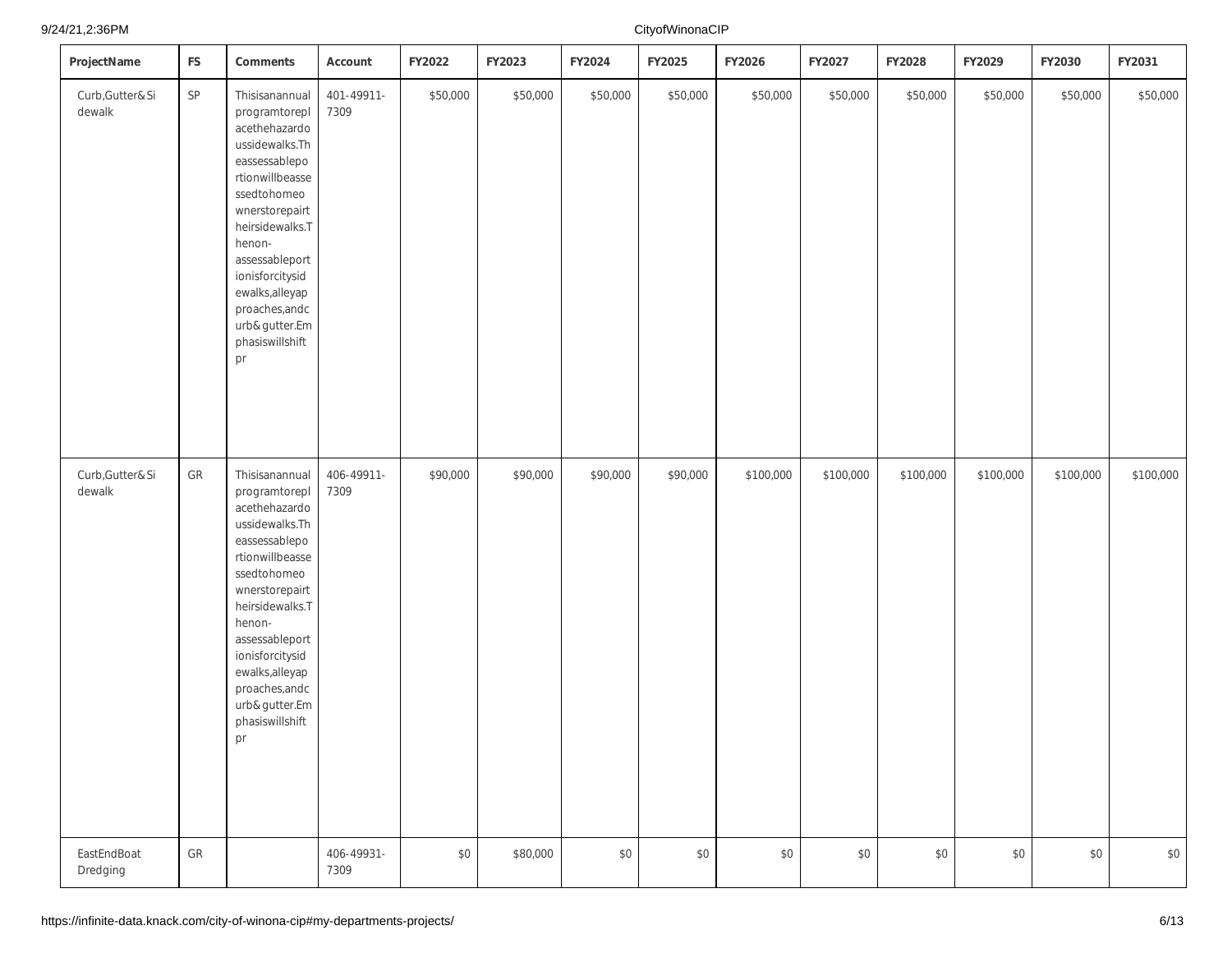#### 9/24/21,2:36PM

| ProjectName                                  | <b>FS</b> | Comments                                                               | Account                                | FY2022    | FY2023      | FY2024      | FY2025      | FY2026      | FY2027    | FY2028    | FY2029    | FY2030    | FY2031    |
|----------------------------------------------|-----------|------------------------------------------------------------------------|----------------------------------------|-----------|-------------|-------------|-------------|-------------|-----------|-----------|-----------|-----------|-----------|
|                                              |           |                                                                        | Total-<br>Engineering                  | \$140,000 | \$220,000   | \$140,000   | \$140,000   | \$150,000   | \$150,000 | \$150,000 | \$150,000 | \$150,000 | \$150,000 |
| FloodandStormControl                         |           |                                                                        |                                        |           |             |             |             |             |           |           |           |           |           |
| <b>BurnsValleyC</b><br>reekOutletGr<br>ading | GR        |                                                                        | 101-42960-<br>7309                     | \$0       | \$300,000   | \$0         | \$0         | \$0         | \$0       | \$0       | \$0       | \$0       |           |
| GilmoreCreekL<br>eveelmprovem<br>ents        | FA        | UpgradeLe<br>veetoaccre<br>ditedstatu<br>$\mathsf S$                   | 101-42960-<br>7309                     | \$0       | \$2,300,000 | \$0         | \$0         | $$0$$       | \$0       | \$0       | \$0       | \$0       |           |
|                                              |           |                                                                        | Total-<br>FloodandS<br>tormContr<br>ol | \$0       | \$2,600,000 | \$0         | \$0         | \$0         | \$0       | \$0       | \$0       | \$0       | \$0       |
| SanitarySewers                               |           |                                                                        |                                        |           |             |             |             |             |           |           |           |           |           |
| Pretreatment<br><b>Building</b>              | UR        | NewGritRem<br>ovalSystem,<br>Gritpumps, BI<br>owers, and Ba<br>rscreen | 602-49459-<br>7309                     | \$0       | \$0         | \$1,268,420 | $\$0$       | \$0         | \$0       | $$0$$     | $$0$$     | \$0       | \$0       |
| C-65Micro<br>Turbine                         | UR        | Add2ndC-65<br>MicroTurbinef<br>orDigesterGas                           | 602-49459-<br>7309                     | \$0       | \$0         | \$0         | \$0         | \$0         | \$0       | \$207,200 | \$0       | \$0       | \$0       |
| FinalClarifier                               | UR        | Sandblast, pai<br>nttroughsand<br>walls                                | 602-49459-<br>7309                     | \$0       | \$0         | \$125,000   | \$0         | \$0         | \$0       | \$0       | \$0       | \$0       |           |
| Phosphorus<br>Removal                        | UR        | BiologicalPh<br>osphorusTre<br>atment                                  | 602-49459-<br>7309                     | \$0       | \$0         | \$0         | \$0         | \$7,700,000 | \$0       | $$0$$     | \$0       | \$0       |           |
| PrimaryTreatment                             | UR        | NewPrimary<br>ClarifierMech<br>anismsandDr<br>ives                     | 602-49459-<br>7309                     | \$0       | \$0         | \$0         | \$1,415,200 | \$0         | $\$0$     | \$0       | \$0       | \$0       |           |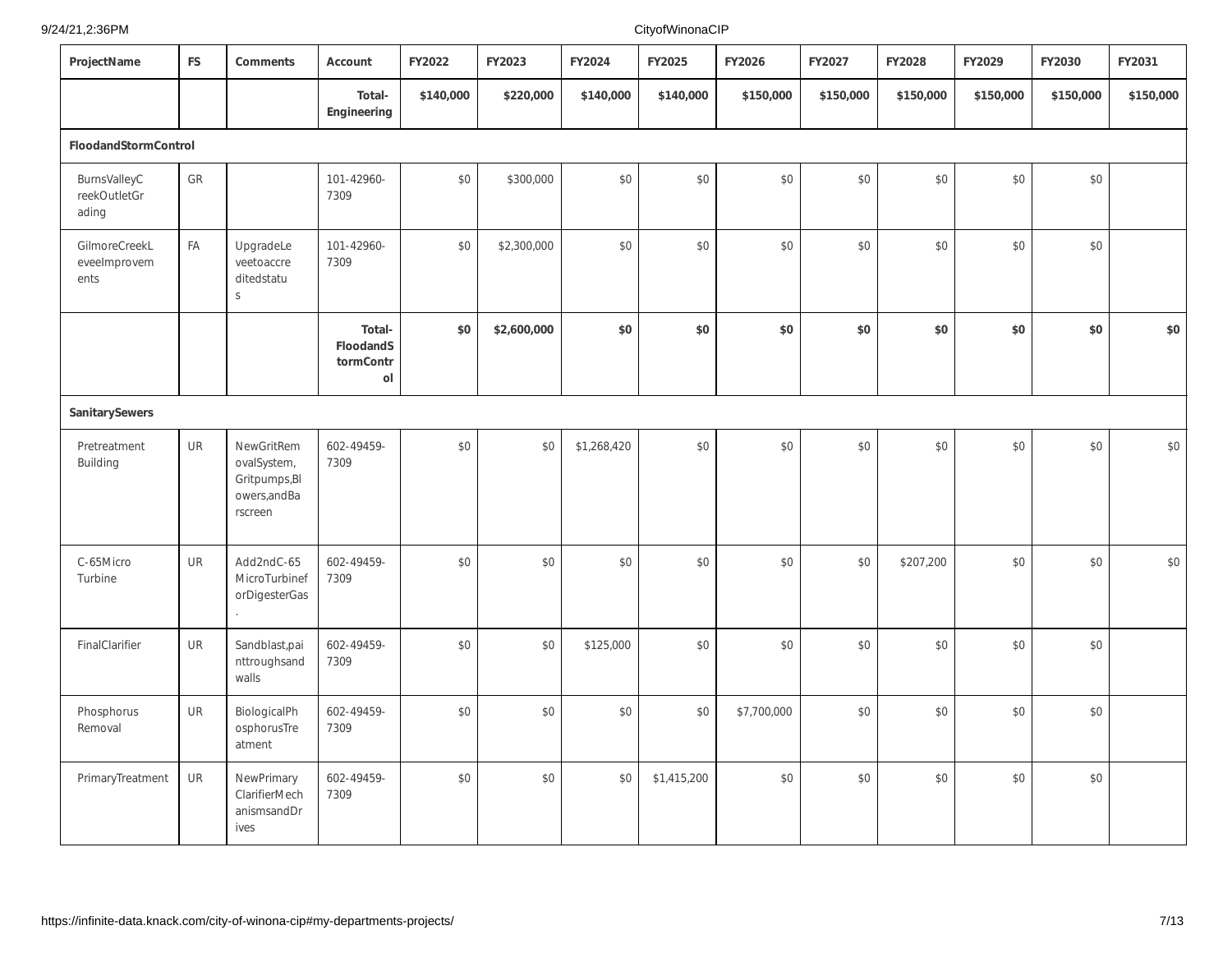9/24/21,2:36PM

| ProjectName                               | <b>FS</b> | Comments                                                                                               | Account            | FY2022      | FY2023      | FY2024    | FY2025    | FY2026    | FY2027    | FY2028    | FY2029    | FY2030    | FY2031    |
|-------------------------------------------|-----------|--------------------------------------------------------------------------------------------------------|--------------------|-------------|-------------|-----------|-----------|-----------|-----------|-----------|-----------|-----------|-----------|
| Pretreatment<br>BuildingModif<br>ications | UR        | Replaceelectri<br>calMCC(Motor<br>ControlCent<br>er), HVAC, and<br>buildingmod<br>ificationtoco<br>de. | 602-49459-<br>7309 | \$1,500,000 | \$0         | \$0       | $$0$$     | $$0$$     | \$0       | $$0$      | \$0       | $$0$$     |           |
| CIPP(CuredInPlac<br>ePipe)SewerLinin<br>g | UR        | Sewersloc<br>atedinDistr<br>ict5.HighIn<br>filtrationar<br>ea.Sewersl<br>ocatedinDi<br>strict4.        | 602-49459-<br>7309 | \$100,000   | \$100,000   | \$125,000 | \$125,000 | \$150,000 | \$150,000 | \$150,000 | \$175,000 | \$175,000 | \$175,000 |
| TurbineEngine                             | UR        | 4yearreplace<br>mentcycle.                                                                             | 602-49459-<br>7309 | \$0         | \$0         | \$0       | \$89,700  | $$0$$     | \$0       | $$0$      | \$0       | \$102,350 | \$0       |
| UtilityStorage                            | <b>UR</b> | Outsidecov<br>eredshelter<br>forequipm<br>ent                                                          | 602-49459-<br>7209 | \$0         | \$0         | \$67,000  | \$0       | \$0       | \$0       | \$0       | \$0       | \$0       |           |
| DigesterBuilding                          | <b>UR</b> | NewElectrical<br>Buildingtome<br>etNFPA<br>820<br>Requirements<br>andBack-<br>upGenerator              | 602-49459-<br>7309 | \$0         | \$1,700,000 | \$0       | \$0       | \$0       | \$0       | \$0       | \$0       | \$0       | \$0       |
| #5LiftStation                             | <b>UR</b> | ReplaceBuildi<br>ngwithaUse<br>mco<br>Walk-InPump<br>Mate                                              | 602-49459-<br>7309 | \$174,900   | \$0         | \$0       | \$0       | $$0$$     | \$0       | \$0       | \$0       | \$0       | \$0       |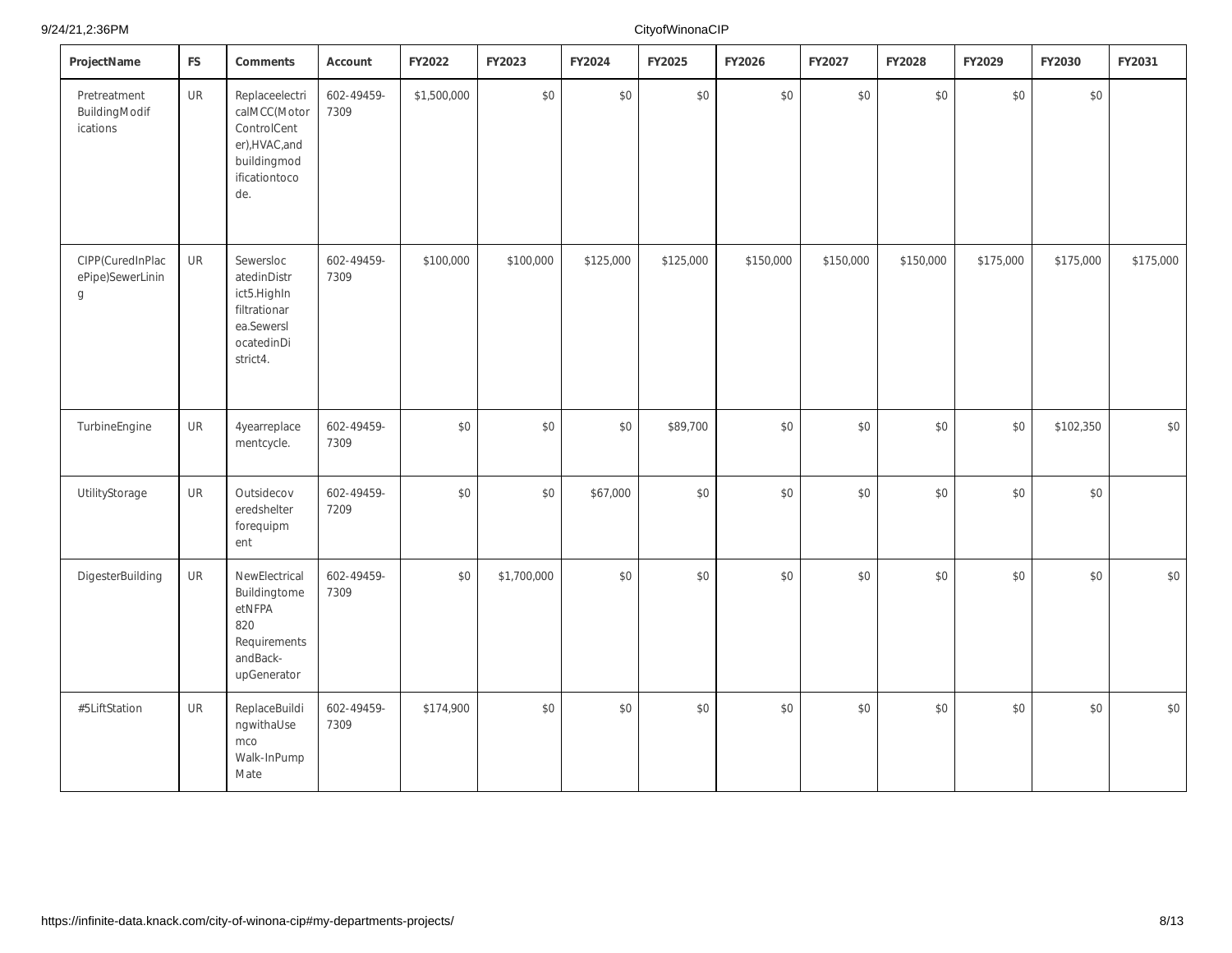9/24/21,2:36PM

| ProjectName                                                 | <b>FS</b>     | Comments                                                                              | Account                             | FY2022      | FY2023      | FY2024      | FY2025      | FY2026       | FY2027      | FY2028      | FY2029    | FY2030    | FY2031    |
|-------------------------------------------------------------|---------------|---------------------------------------------------------------------------------------|-------------------------------------|-------------|-------------|-------------|-------------|--------------|-------------|-------------|-----------|-----------|-----------|
| MankatoAvenue<br>RoundaboutSanit<br>arySewerReplace<br>ment | <b>UR</b>     | Replacement<br>ofSanitarySe<br>werwiththeM<br>ankatoAvenu<br>eRoundabou<br>tProject   | 602-49459-<br>7309                  | \$300,000   | \$0         | \$0         | $$0$$       | \$0          | \$0         | \$0         | \$0       | \$0       | \$0       |
| Digestion&<br>Dewatering                                    | <b>UR</b>     | NewBeltFilterP<br>resses&Equip<br>mentUpgrades                                        | 602-49459-<br>7309                  | \$0         | \$0         | \$0         | \$0         | \$5,528,000  | \$0         | \$0         | \$0       | \$0       | \$0       |
| WasteActivated<br>SludgeThickenin<br>g                      | <b>UR</b>     | DAFT(Dissolve<br>dAirFlotationT<br>hickener)                                          | 602-49459-<br>7309                  | \$0         | \$0         | \$0         | \$0         | \$1,779,000  | \$0         | \$0         | \$0       | \$0       | $$0$$     |
| CakeStoragefor<br><b>Biosolids</b>                          | <b>UR</b>     | NewCovered<br>CakeStorageA<br>rea                                                     | 602-49459-<br>7309                  | \$0         | \$0         | \$0         | $$0$$       | \$0          | \$1,547,000 | \$0         | \$0       | \$0       | $$0$$     |
| Secondary<br>Treatment                                      | <b>UR</b>     | NewFinalCla<br>rifierMechan<br>ismsandDriv<br>es                                      | 602-49459-<br>7309                  | \$0         | \$0         | \$0         | \$0         | \$0          | \$0         | \$1,500,000 | \$0       | \$0       | $$0$$     |
| #5LiftStation<br>WetWell                                    | UR            | ReplaceWet<br>Well.Current<br>WetWellhasd<br>eterioratedd<br>uetohydroge<br>nsulfide. | 602-49459-<br>7309                  | \$125,000   | \$0         | \$0         | $$0$$       | \$0          | \$0         | \$0         | \$0       | \$0       | $$0$$     |
|                                                             |               |                                                                                       | Total-<br>Sanitary<br><b>Sewers</b> | \$2,199,900 | \$1,800,000 | \$1,585,420 | \$1,629,900 | \$15,157,000 | \$1,697,000 | \$1,857,200 | \$175,000 | \$277,350 | \$175,000 |
| <b>Streets</b>                                              |               |                                                                                       |                                     |             |             |             |             |              |             |             |           |           |           |
| Alley<br>Reconstruction                                     | GR            |                                                                                       | 406-49925-<br>7309                  | \$0         | \$87,500    | \$87,500    | \$87,500    | \$87,500     | \$87,500    | \$87,500    | \$87,500  | \$87,500  | \$87,500  |
| Alley<br>Reconstruction                                     | $\mathsf{SP}$ |                                                                                       | 406-49925-<br>7309                  | \$0         | \$262,500   | \$262,500   | \$262,500   | \$262,500    | \$262,500   | \$262,500   | \$262,500 | \$262,500 | \$262,500 |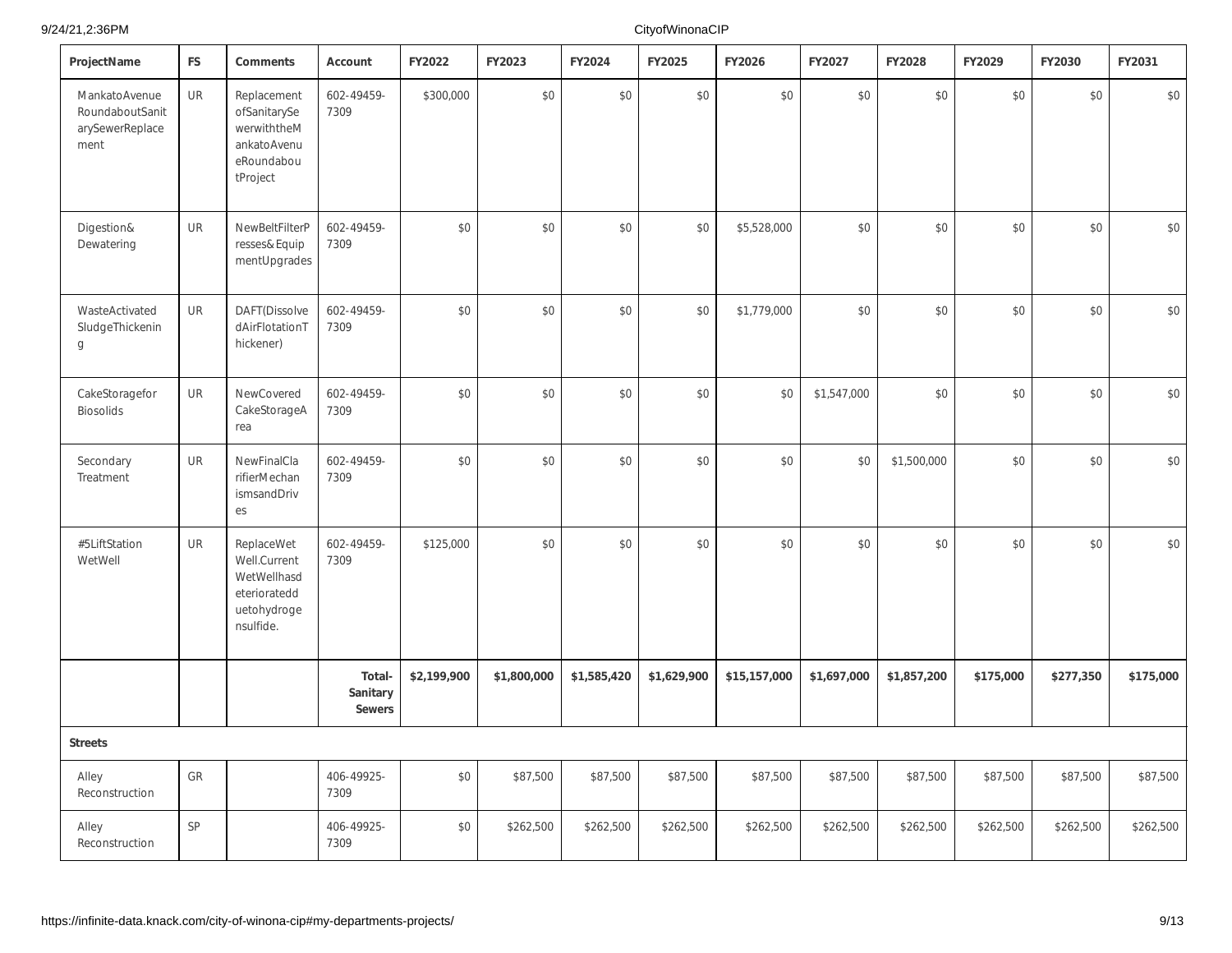| ProjectName                                               | <b>FS</b>   | Comments                                                                                                                    | Account            | FY2022    | FY2023      | FY2024      | FY2025      | FY2026      | FY2027      | FY2028      | FY2029      | FY2030      | FY2031      |
|-----------------------------------------------------------|-------------|-----------------------------------------------------------------------------------------------------------------------------|--------------------|-----------|-------------|-------------|-------------|-------------|-------------|-------------|-------------|-------------|-------------|
| CityStreet<br>Reconstruction                              | <b>RES</b>  | StreetResurf<br>acingProgra<br>m.                                                                                           | 410-49932-<br>7309 | \$470,000 | \$1,500,000 | \$1,500,000 | \$1,500,000 | \$1,500,000 | \$1,500,000 | \$1,500,000 | \$1,500,000 | \$1,500,000 | \$1,500,000 |
| MankatoAvenue<br>-Broadwayto<br>Belleview                 | <b>UR</b>   | Concrete<br>RehabProject                                                                                                    | 601-49412-<br>7309 | \$0       | \$500,000   | \$0         | \$0         | \$0         | \$0         | \$0         | \$0         | \$0         | \$0         |
| MankatoAvenue<br>-Broadwayto<br>Belleview                 | SP          | Concrete<br>RehabProject                                                                                                    | 410-49912-<br>7309 | \$0       | \$150,000   | \$0         | \$0         | \$0         | \$0         | \$0         | \$0         | \$0         | $$0$$       |
| MankatoAvenue<br>-Broadwayto<br>Belleview                 | <b>MSAS</b> | Concrete<br>RehabProject                                                                                                    | 410-49912-<br>7309 | \$0       | \$500,000   | \$0         | \$0         | \$0         | \$0         | \$0         | \$0         | \$0         | $$0$$       |
| MankatoAvenue<br>-Secondto<br>Broadway                    | UR          | Concrete<br>RehabProject                                                                                                    | 601-49412-<br>7309 | \$0       | \$0         | \$500,000   | \$0         | \$0         | \$0         | \$0         | \$0         | \$0         | $$0$$       |
| MankatoAvenue<br>-Secondto<br>Broadway                    | <b>MSAS</b> | Concrete<br>RehabProject                                                                                                    | 410-49912-<br>7309 | \$0       | \$0         | \$500,000   | \$0         | \$0         | \$0         | \$0         | \$0         | \$0         | $$0$$       |
| MankatoAvenue<br>-Secondto<br>Broadway                    | SP          | Concrete<br>RehabProject                                                                                                    | 410-79912-<br>7309 | \$0       | \$0         | \$150,000   | \$0         | \$0         | \$0         | \$0         | \$0         | \$0         | $$0$$       |
| Opportunity<br>Winona-<br>NewDownto<br>wnStreetlight<br>S | GR          | Replace17<br>Lightpoleson<br>CalFremlingP<br>arkwaywithLig<br>htpolesandFix<br>turesPer<br>DowntownS<br>treetscapeP<br>lan. | 101-43160-<br>4309 | \$0       | \$0         | \$0         | \$0         | $\$0$       | \$0         | \$0         | \$65,000    | \$0         |             |
| Pre-<br>EmptiveTraffic<br>ControlSystem                   | GR          | BroadwayStr<br>eet/SarniaStr<br>eetCorridor                                                                                 | 101-43160-<br>4309 | \$0       | \$0         | \$25,500    | \$0         | \$0         | \$0         | \$0         | \$0         | \$0         |             |
| MankatoAvenue<br>-SarniatoTH61                            | GR          | CostShare<br>Placeholder                                                                                                    | 410-49932-<br>7309 | \$550,000 | \$0         | \$0         | \$0         | $$0$$       | \$0         | \$0         | \$0         | \$0         |             |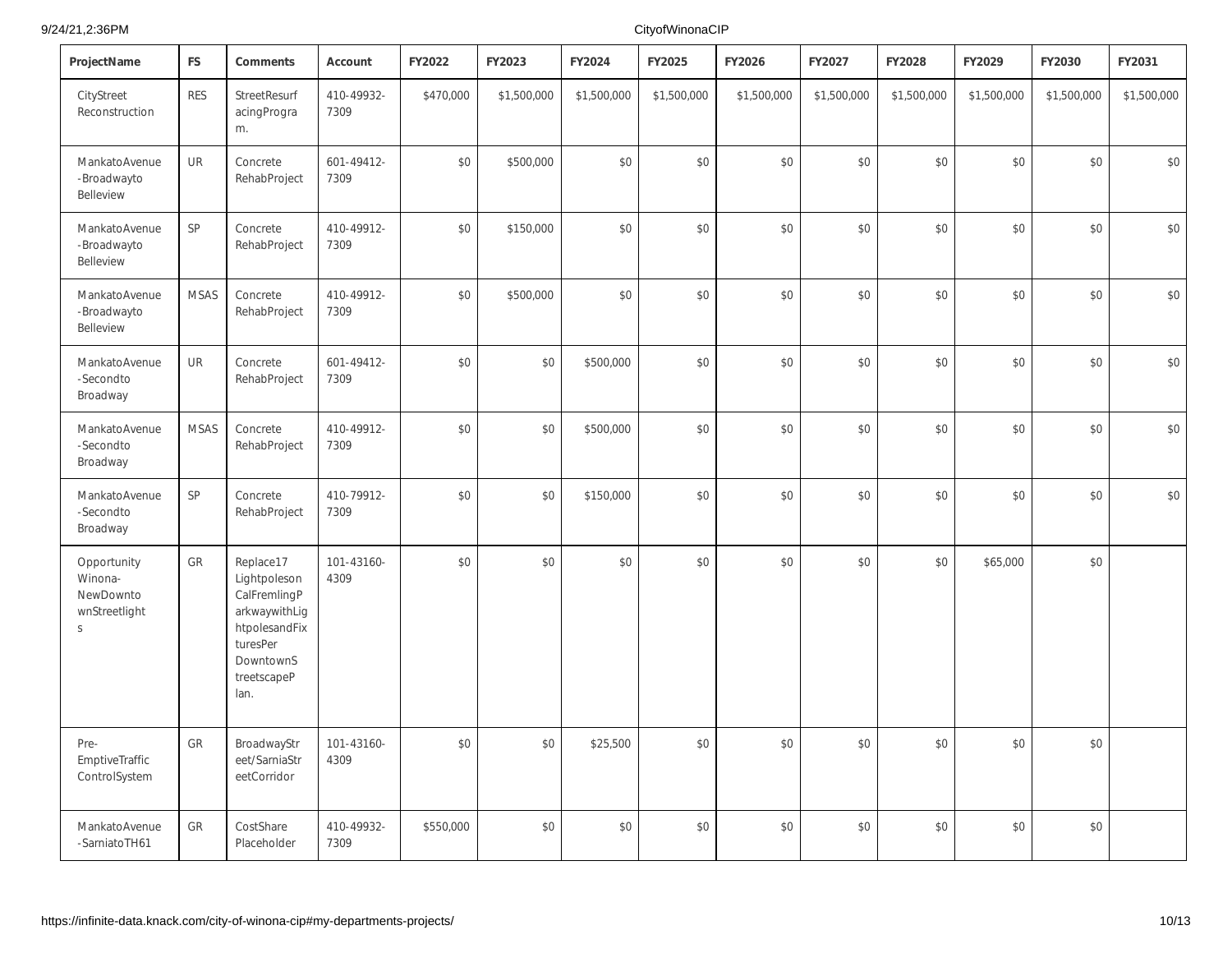| ProjectName                            | <b>FS</b>                  | Comments                 | Account            | FY2022      | FY2023 | FY2024 | FY2025      | FY2026      | FY2027    | FY2028 | FY2029 | FY2030 | FY2031 |
|----------------------------------------|----------------------------|--------------------------|--------------------|-------------|--------|--------|-------------|-------------|-----------|--------|--------|--------|--------|
| MankatoAvenue<br>-SarniatoTH61         | <b>MSAS</b>                | CostShare<br>Placeholder | 410-49912-<br>7309 | \$900,000   | \$0    | \$0    | \$0         | \$0         | \$0       | \$0    | \$0    | \$0    |        |
| SouthBakerStr<br>eet-<br>FifthtoSarnia | SP                         |                          | 410-49912-<br>7309 | \$80,000    | \$0    | \$0    | \$0         | $$0$        | \$0       | \$0    | \$0    | \$0    | \$0    |
| SouthBakerStr<br>eet-<br>FifthtoSarnia | $\mathsf{UR}$              |                          | 601-49412-<br>7309 | \$500,000   | \$0    | \$0    | \$0         | $$0$        | \$0       | \$0    | \$0    | \$0    | \$0    |
| SouthBakerStr<br>eet-<br>FifthtoSarnia | <b>MSAS</b>                |                          | 410-49912-<br>7309 | \$1,000,000 | \$0    | \$0    | \$0         | $$0$        | \$0       | \$0    | \$0    | \$0    | $$0$$  |
| ThirdStreet-<br>MankatotoH<br>amilton  | <b>MSAS</b>                |                          | 410-49912-<br>7309 | \$0         | \$0    | \$0    | \$1,000,000 | $$0$        | \$0       | \$0    | \$0    | \$0    | \$0    |
| ThirdStreet-<br>MankatotoH<br>amilton  | <b>UR</b>                  |                          | 601-49412-<br>7309 | \$0         | \$0    | \$0    | \$500,000   | $$0$        | \$0       | \$0    | \$0    | \$0    | \$0    |
| ThirdStreet-<br>MankatotoH<br>amilton  | $\ensuremath{\mathsf{SP}}$ |                          | 410-49912-<br>7309 | \$0         | \$0    | \$0    | \$100,000   | \$0         | \$0       | \$0    | \$0    | \$0    | \$0    |
| ThirdStreet-<br>HamiltontoFr<br>anklin | <b>MSAS</b>                |                          | 410-49912-<br>7309 | \$0         | \$0    | \$0    | \$0         | \$1,200,000 | \$0       | \$0    | \$0    | \$0    | \$0    |
| ThirdStreet-<br>HamiltontoFr<br>anklin | <b>UR</b>                  |                          | 601-49412-<br>7309 | \$0         | \$0    | \$0    | \$0         | \$600,000   | \$0       | \$0    | \$0    | \$0    | \$0    |
| ThirdStreet-<br>HamiltontoFr<br>anklin | SP                         |                          | 410-49912-<br>7309 | \$0         | \$0    | \$0    | \$0         | \$100,000   | \$0       | \$0    | \$0    | \$0    | \$0    |
| HamiltonStreet-<br>10thtoSarnia        | MSAS                       |                          | 410-49912-<br>7309 | \$0         | \$0    | \$0    | \$0         | \$0         | \$600,000 | \$0    | \$0    | \$0    | \$0    |
| HamiltonStreet-<br>10thtoSarnia        | UR                         |                          | 601-49412-<br>7309 | \$0         | \$0    | \$0    | $\$0$       | \$0         | \$300,000 | \$0    | \$0    | \$0    | \$0    |
| HamiltonStreet-<br>10thtoSarnia        | SP                         |                          | 410-49912-<br>7309 | \$0         | \$0    | \$0    | \$0         | \$0         | \$100,000 | \$0    | \$0    | \$0    | \$0    |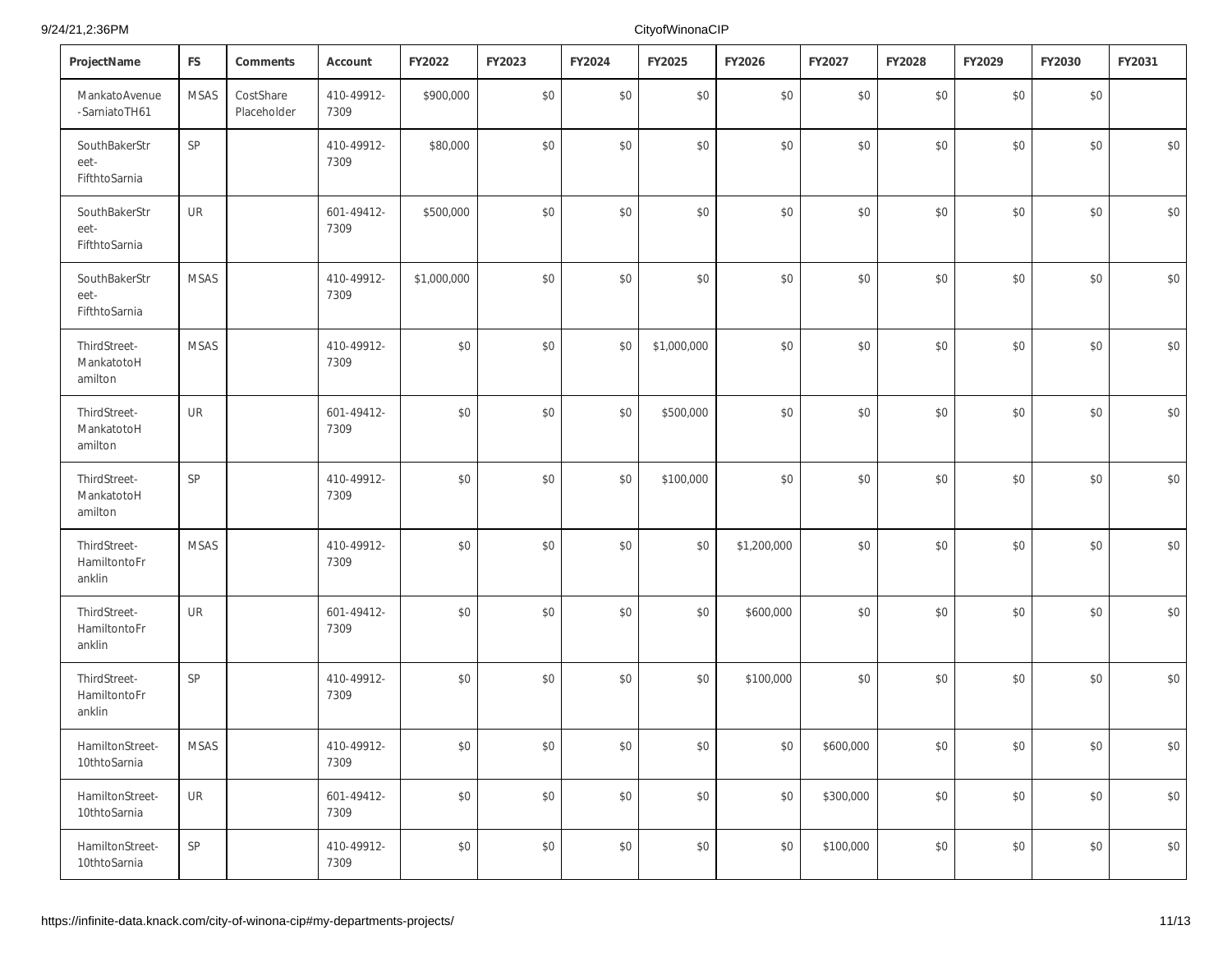| ProjectName                                                                         | <b>FS</b> | Comments                                                                              | Account                  | FY2022      | FY2023      | FY2024      | FY2025      | FY2026      | FY2027      | FY2028      | FY2029      | FY2030      | FY2031      |
|-------------------------------------------------------------------------------------|-----------|---------------------------------------------------------------------------------------|--------------------------|-------------|-------------|-------------|-------------|-------------|-------------|-------------|-------------|-------------|-------------|
| CityDowntownS<br>treetscapeImpr<br>ovements<br>2022                                 | GR        | Planning2022<br>CityDowntown<br>Streetscapelm<br>provements                           | 101-43120-<br>5909       | \$0         | \$105,350   | \$0         | \$0         | \$0         | \$0         | \$0         | \$0         | \$0         | \$0         |
| ParkingSignage<br>2022(BetweenBr<br>oadwayNorthtot<br>heRiverandHufft<br>oFranklin) | GR        | ParkingSignag<br>e(DualFaceDir<br>ectional, Solid<br>Poles)                           | 101-43120-<br>5909       | \$0         | \$63,000    | \$0         | \$0         | \$0         | \$0         | \$0         | \$0         | \$0         | \$0         |
| WalnutStreet<br>Crossing                                                            | GR        |                                                                                       | 406-49931-<br>7309       | \$0         | \$90,000    | \$0         | \$0         | \$0         | \$0         | \$0         | \$0         | \$0         | $$0$$       |
|                                                                                     |           |                                                                                       | Total-<br><b>Streets</b> | \$3,500,000 | \$3,258,350 | \$3,025,500 | \$3,450,000 | \$3,750,000 | \$2,850,000 | \$1,850,000 | \$1,915,000 | \$1,850,000 | \$1,850,000 |
| Watermains                                                                          |           |                                                                                       |                          |             |             |             |             |             |             |             |             |             |             |
| JohnsonStreet<br>MediaReplace<br>ment                                               | UR        |                                                                                       | 601-49412-<br>7309       | \$500,000   | \$0         | \$0         | $$0$$       | $$0$$       | $$0$$       | \$0         | \$0         | \$0         |             |
| Well#14                                                                             | <b>UR</b> |                                                                                       | 601-49412-<br>7309       | \$85,000    | \$0         | \$0         | \$0         | \$0         | \$0         | \$0         | \$0         | \$0         |             |
| LouisaStreetWa<br>termain12"Exte<br>nsionfrom<br>9thto8thStreet                     | <b>UR</b> | Extending12"f<br>rom9thto<br>8thStreettoi<br>mproveflowv<br>olumes                    | 601-49412-<br>7309       | \$0         | \$300,000   | \$0         | \$0         | \$0         | \$0         | \$0         | \$0         | \$0         | $$0$$       |
| <b>BruskiDrive</b><br>WatermainU<br>psizing                                         | <b>UR</b> | Upsizing8"to<br>14"fromMank<br>atotoMenard<br>Roadtoprovid<br>ebetterflowvo<br>lumes. | 601-49412-<br>7309       | \$0         | \$0         | \$600,000   | \$0         | \$0         | \$0         | \$0         | \$0         | \$0         | $$0$$       |
| Well#13                                                                             | <b>UR</b> | RehabWell<br>#13                                                                      | 601-49412-<br>7309       | \$0         | \$0         | \$0         | \$0         | \$85,000    | \$0         | \$0         | \$0         | \$0         | \$0         |
| Well#16                                                                             | <b>UR</b> | RehabWell<br>#16                                                                      | 601-49412-<br>7309       | \$0         | $$0$$       | \$0         | \$0         | \$85,000    | \$0         | \$0         | \$0         | \$0         | \$0         |